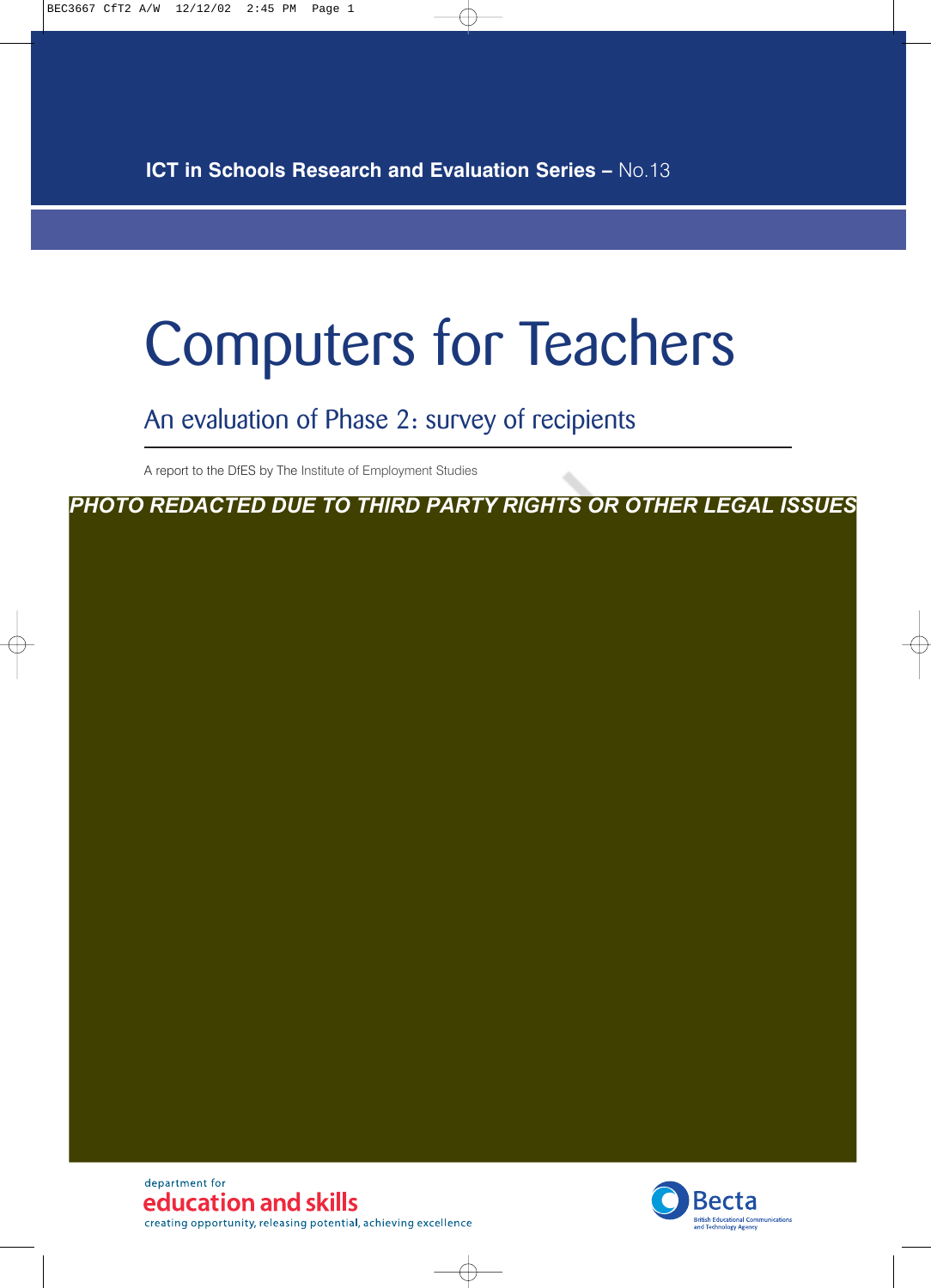

 $\oplus$ 

 $\bigoplus$ 

This publication is available on the Becta Research web site at:

www.becta.org.uk/research/reports/cft/

The evaluation of Phase 1 of the Computers for Teachers initiative is also published on the Becta Research web site, together with other reports in the ICT in Schools Research and Evaluation series.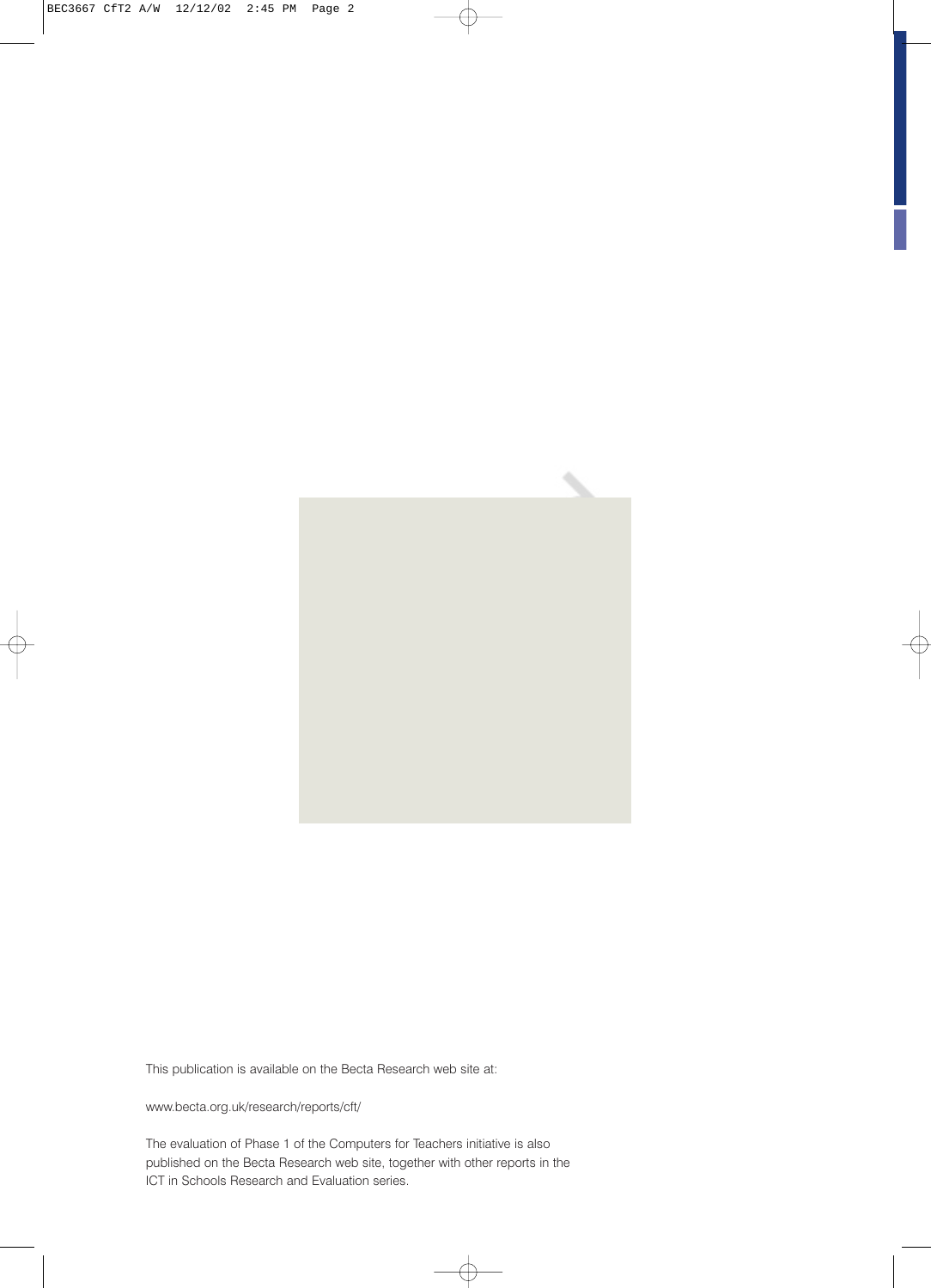### **Contents**

|              | <b>Preamble</b>                                                                                                                                                                         | 3                              |
|--------------|-----------------------------------------------------------------------------------------------------------------------------------------------------------------------------------------|--------------------------------|
|              | <b>Summary of key points</b><br>Computer and Internet access<br>Computer usage and potential<br>ICT competence and training<br>Impact of ownership<br>Teachers' attitudes to the scheme | 4<br>4<br>4<br>4<br>4<br>5     |
| 1            | <b>Introduction</b><br>Gender and age<br>1.1<br>Ethnicity and disability<br>1.2<br>Teaching responsibilities<br>1.3                                                                     | 6<br>6<br>6<br>$\overline{7}$  |
| $\mathbf{2}$ | <b>Buying the computer</b><br>Type of computer<br>2.1<br>2.2<br>Printer<br>2.3<br>Suppliers and service<br>Reasons for buying a computer<br>2.4<br>Computer and Internet access<br>2.5  | 8<br>8<br>8<br>8<br>$9\,$<br>9 |
| 3            | <b>Computer usage and potential</b>                                                                                                                                                     | 11                             |
| 4            | <b>ICT</b> competence                                                                                                                                                                   | 13                             |
| 5            | <b>ICT training</b>                                                                                                                                                                     | 14                             |
| 6            | <b>Impact of ownership</b><br>Impact on teaching and learning<br>6.1<br>6.2<br>Impact on workload                                                                                       | 16<br>16<br>17                 |
| 7            | Teachers' attitudes to the scheme<br>7.1<br>Laptops versus desktops<br>School issues<br>7.2<br>7.3<br>Access and scheme management                                                      | 18<br>18<br>18<br>19           |
| 8            | <b>Conclusions</b>                                                                                                                                                                      | 20                             |

 $\overline{\oplus}$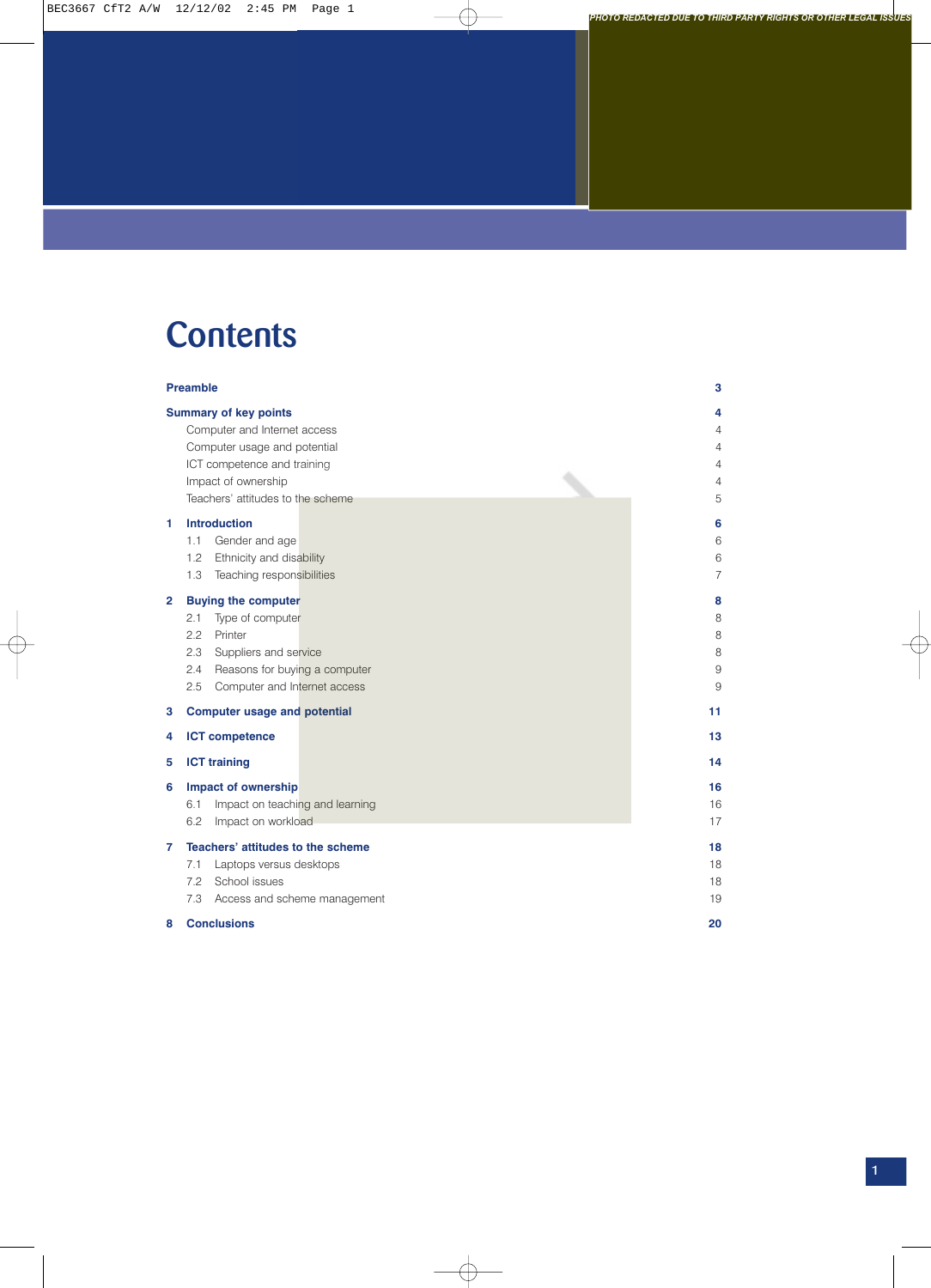

 $\overline{\bigoplus}$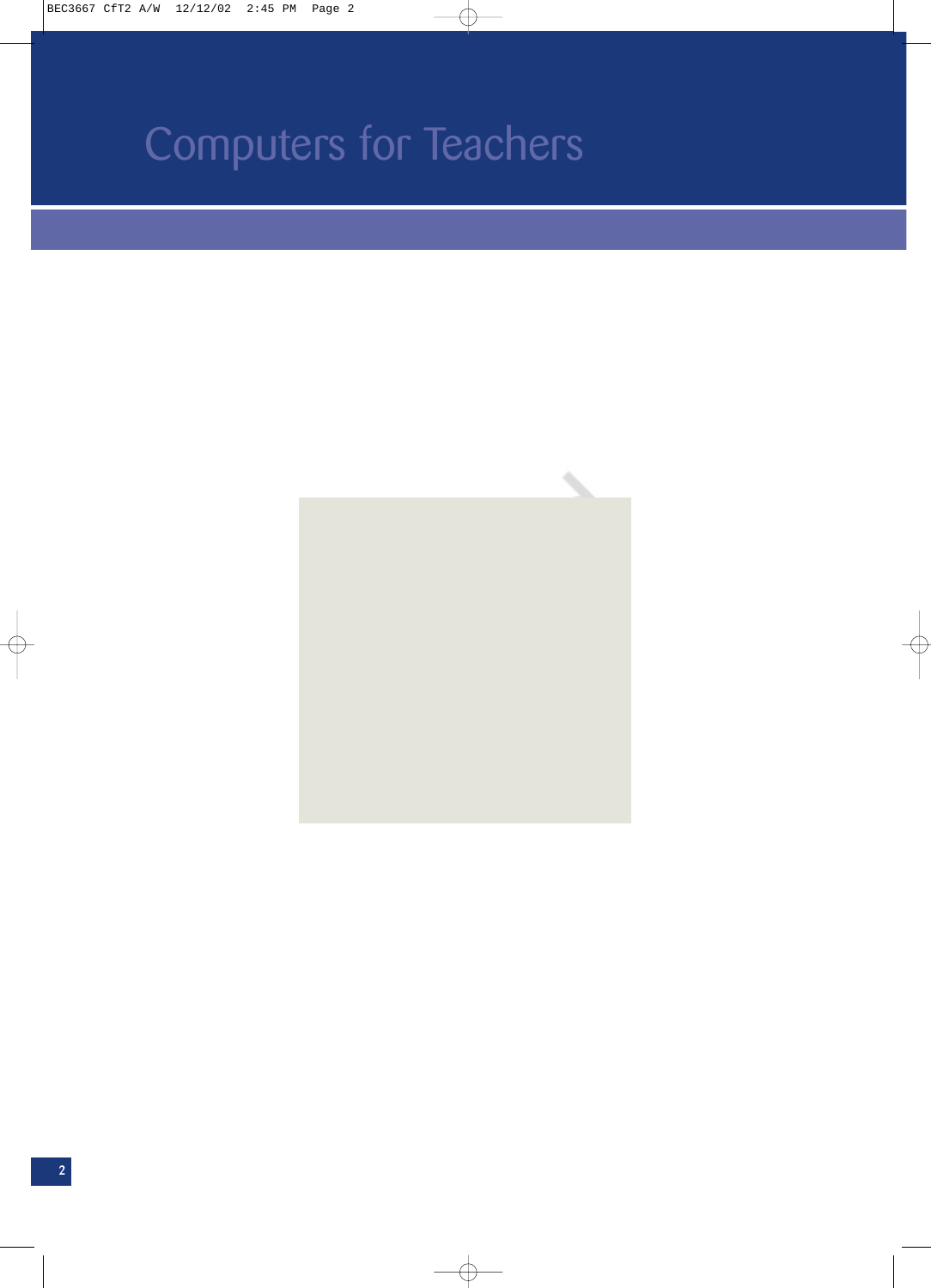### **Preamble**

Computers for Teachers (CfT) aimed to help teachers in England raise standards by enabling them to have personal access to a computer. There were two phases to this government initiative. The first phase offered subsidies of 50 per cent of the cost of purchasing a home computer, up to a maximum of £500, to 28,000 teachers. This initial phase was evaluated, and the findings indicated that the scheme made an impact both on teachers' confidence and competence with ICT, and on their pupils. This report is available from the DfES and via the web site (http://www.becta.org.uk/research/reports/cft/).

This first phase was substantially over-subscribed and was succeeded by a targeted scheme aimed at Key Stage 3 mathematics teachers. This second phase of the CfT scheme was evaluated by comparing a baseline survey that was conducted in July 2001, with a follow-up survey completed a year later. The survey was designed and administered by the DfES, and the data have been analysed and reported by The Institute for Employment Studies  $(IES)^1$ .

This evaluation focuses mainly on changes in teachers' use of computers and their views of the potential and application of ICT one year after receiving their computers. The follow-up survey covered many of the same questions as the baseline survey in order to measure changes in teacher behaviour and views.

The baseline survey measured teachers' responses at the start of the second phase of the CfT initiative. It should be noted that, owing to the staging of the scheme, some teachers had already owned their computers for a short period of time at the point when they completed the questionnaire, while others may have completed the questionnaire prior to purchase. Given that the study is designed in a 'before and after' format, ideally all teachers should have completed the questionnaire before using their computers. These findings therefore are likely to underestimate the degree

of change in teachers' views and use of ICT. This underestimate cannot be quantified.

There are some important contextual and practical issues that need to be raised. In between the end of the first phase and the evaluation of the second phase, a consultation exercise took place, which gathered views on the best way to continue the scheme. In response to this consultation, the DfES launched a new policy initiative, Laptops for Teachers, to succeed the CfT scheme. The new initiative no longer provides subsidies for teachers. Rather, the initiative retains the emphasis on personal access for teachers, but leaves ownership of the laptops with the schools. As such, the issue of how subsidies are distributed to individual teachers, is of less importance to future policy than the *impact on teachers of improved access to ICT*. The latter issue is reflected and focused upon in this report.

Due to these policy changes, the follow-up survey was amended to focus less on the process and the subsidies of the scheme, and more on the impact on teachers' workload, abilities and confidence.

1 IES is an independent, apolitical, international centre of research and consultancy that works closely with employers in manufacturing, service and public sectors, government departments, agencies, professional and employee bodies, and foundations. IES is a not-for-profit organisation which has a multidisciplinary staff of over 50.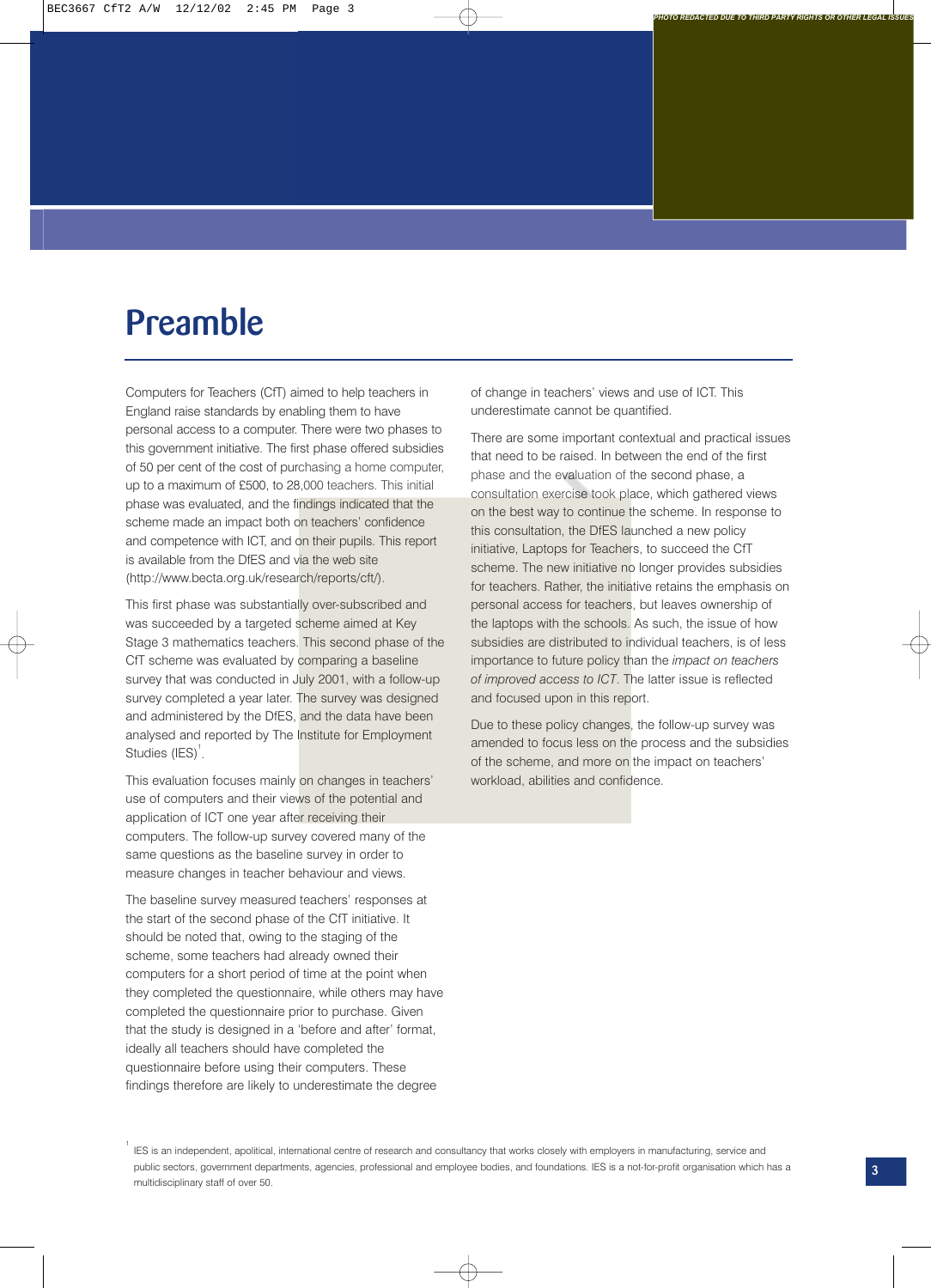### **Summary of key points**

This report details the findings from the evaluation of the Computers for Teachers, Phase 2 scheme. This was designed to give Key Stage 3 mathematics teachers personal access to ICT, by providing a subsidy of 50 per cent of the cost, up to a maximum of £500, towards purchasing a home computer and/or peripheral equipment.

Key Stage 3 mathematics teachers were asked to provide feedback on their experiences of the scheme at two points in time. In July 2001, 2,662 teachers (a 69 per cent response rate) completed a baseline questionnaire, and in August 2002 the follow-up was sent to the 1,494 teachers who agreed to take part in further research. 970 completed questionnaires were returned (66 per cent response rate).

In both surveys, the respondents represented a range of gender, ethnicity and level of seniority and management responsibility. The aim of this evaluation is to report on changes in teachers' views and use of ICT 12 months after receiving their computers. The data from both the baseline and follow-up surveys are used, although in most sections, only respondents who completed both questionnaires are included in the analysis.

#### Computer and Internet access

- 74 per cent of teachers bought desktops and 26 per cent bought laptops.
- 91 per cent had access to a computer at home in the baseline survey. 99 per cent had access to a computer at home in the follow-up.
- 40 per cent had sole access in the baseline survey. 57 per cent reported they have sole access in the follow-up.
- Teachers who bought laptops are more likely to report having sole access to their computers at home than those who bought desktops.
- Those with laptops were much more likely to have sole access to their computers at work.
- More men than women had sole access to a computer at home in the baseline survey, while in the follow-up, the reverse was true.

• Access to the Internet at home increased markedly from the baseline survey to the follow-up.

#### Computer usage and potential

- At the follow-up survey, more teachers were using their computers daily for administration, up from 57 per cent to 65 per cent, with men using it more for this purpose than women.
- Those teachers with sole access to a computer at work were more likely to see the potential of ICT as high, 74 per cent compared to 60 per cent of those with shared access, suggesting that sole access is important.

#### ICT competence and training

- In many areas of ICT use and application, such as email, Internet, spreadsheets and word processing, teachers reported greatly improved levels of competence (ability) and confidence in the 12 months since the baseline survey.
- Teachers who bought laptops exhibited higher levels of confidence/experience in most packages when compared with those who bought desktops.
- Men were more likely than women to report that they were experienced users of packages and applications, and this gap seemed to have widened in the follow-up survey.
- Nearly all teachers had undergone some ICT training.
- Eight out of ten teachers had completed NOF training, and over half of the follow-up respondents had also undertaken in-house school-based training.
- Open responses suggested some dissatisfaction with the quality of the ICT training provided.

#### Impact of ownership

• There was a strong belief reported by teachers that personal access to a computer has both increased their confidence to use ICT in teaching and learning, and aided their productivity as a teacher, with no differences by gender or age.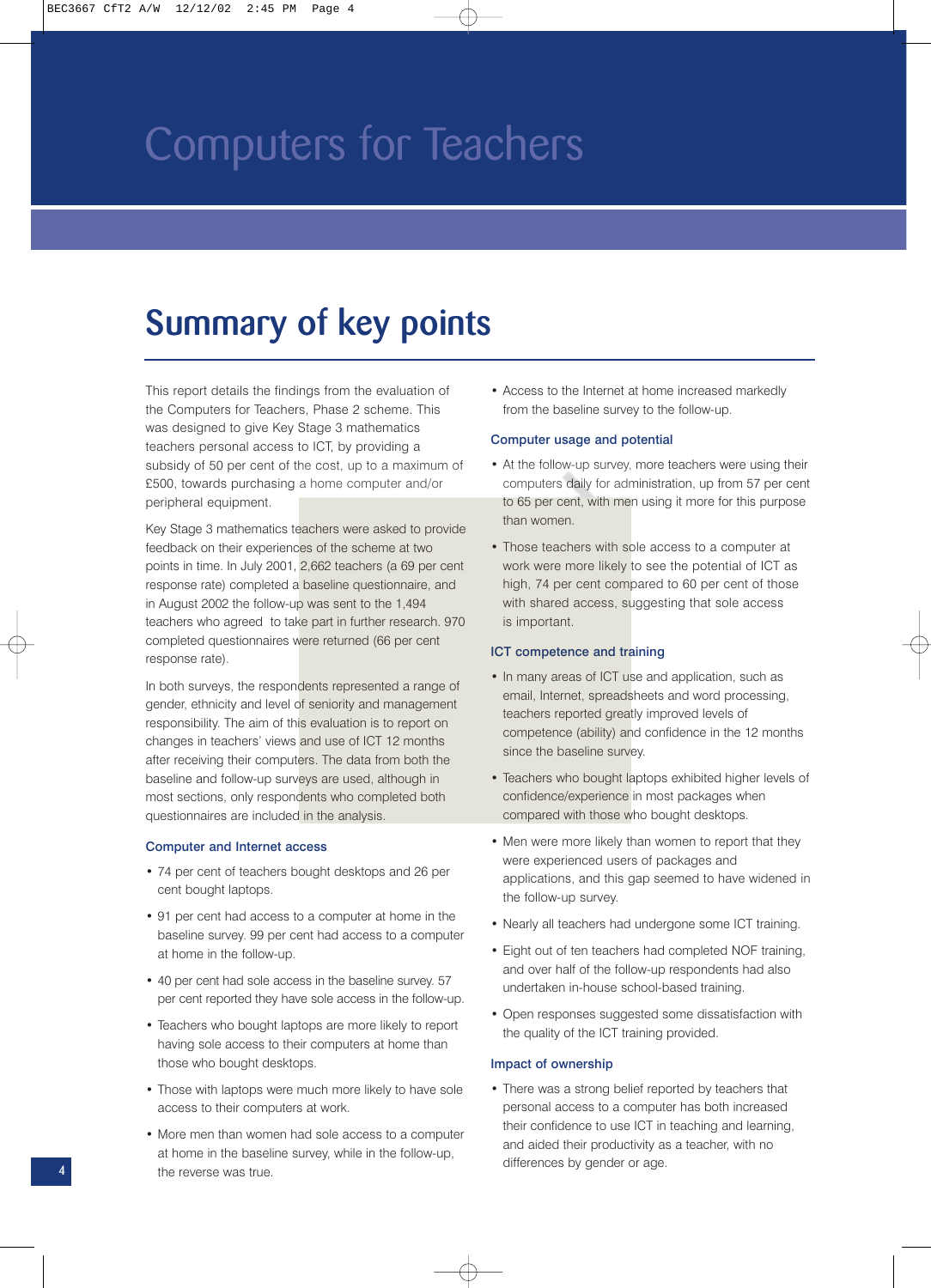- The impact of teachers' access to ICT on their pupils was reported as 'very positive' (56 per cent), although fewer than 46 per cent were convinced of the specific impact on pupil attainment. This may not be surprising given the variety of variables likely to impact on pupil attainment.
- Most teachers felt that ownership has reduced workload in staff management and in supporting learning. However, they do not think that it has reduced workload in relation to pupil contact. In terms of planning there is a mixed picture, 43 per cent think it has reduced workload, while 31 per cent think it has not.
- Some concern was reported over the expectations and new demands that now might be made on teachers with increased computer access. That is, the expectations of what can be done with computers both quantitatively and qualitatively in terms of administration, planning and preparation have risen, so increasing workload, rather than simply making other tasks quicker. The concern was that management may seek to add on new activities, if they perceive the use of ICT as freeing up time. Concern was also raised that teachers will be expected to work from home, so increasing their workload.

#### Teachers' attitudes to the scheme

- The results provide strong evidence of the potential benefits in providing teachers with access to ICT, especially in the case of laptops.
- In both the baseline and follow-up surveys, most teachers commented positively on the scheme and provided evidence of its impact on both themselves as individuals and on their work as teachers.
- Many teachers who bought desktops felt that in hindsight a laptop would have been more beneficial to them, for example to keep work in one place, so reducing compatibility and file transfer problems.
- The research suggests that teachers buying laptops report higher levels of confidence and more experience with ICT than those who buy desktops.
- The findings regarding laptops support the policy change by the DfES and the launch of the Laptops for Teachers initiative. However, there are some issues with those who now feel that they are 'stuck' with their desktop and have been penalised for taking part in an earlier scheme.

• Laptops should help to address the reported problems of access to computers within schools.

*PHOTO REDACTED DUE TO THIRD PARTY RIGHTS OR OTHER LEGAL ISSUES*

• Teachers reported concern with future scheme management. For example, if ICT is really to be used, the scheme needs to be disseminated to all teachers. Secondly, many can see problems with upgrading, particularly if it is to be at a personal cost. Suggestions include offering incentives to teachers to upgrade through tax and insurance concessions.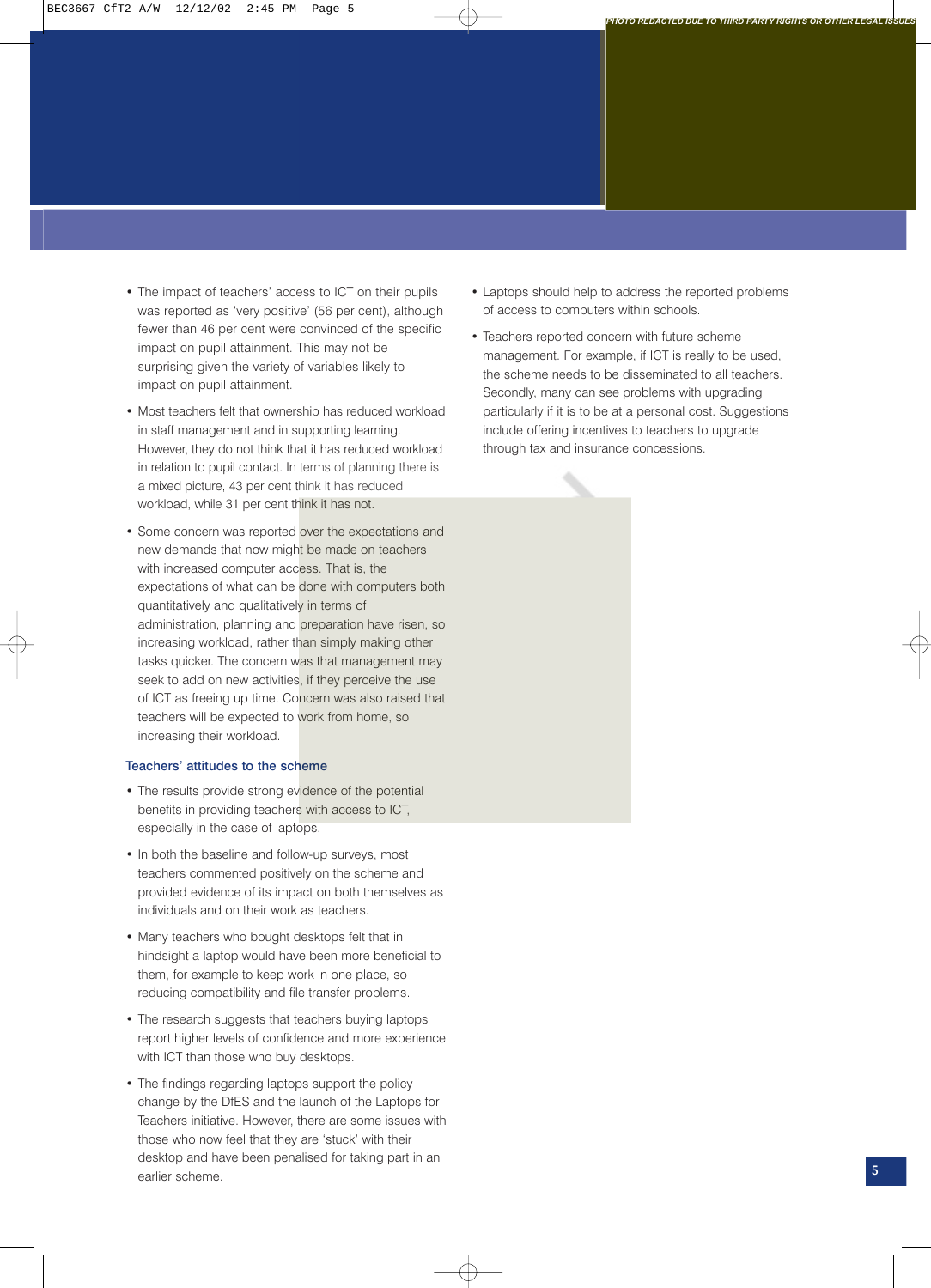### **1 Introduction**

The Computers for Teachers scheme was designed to give teachers personal access to ICT. Phase 2 of the scheme was aimed specifically at Key Stage 3 mathematics teachers. The evaluation of Phase 2 aims to assess the impact that teachers' personal access to ICT has had on teaching and learning.

The evaluation of Phase 2 was constructed as a 'before and after' longitudinal study. In early summer 2001, all teachers who had received the £500 subsidy to support the purchase of a computer, were surveyed as a baseline. This questionnaire sought background information on the teachers, and asked them about their experiences in purchasing their computers, their access to computers and the Internet, and their use and perceptions of ICT in school.

The first stage of this evaluation was based on 2,662 completed questionnaires, representing a response rate of 69 per cent. This was a good response rate to a survey of this nature, and the data provide a reliable baseline of teachers' opinions and use of ICT.

However, the survey was conducted between June and September 2001 and teachers accessed the funding between May and July. It is possible that some respondents could have bought their computers prior to completing the questionnaire. The implications of this are indicated throughout the report, as it is possible that the 'before' survey in some cases was not conducted before the individual received their computer.

The main purpose of the second follow-up survey was to determine how teachers' views and use of ICT changed as a result of the scheme.

The follow-up questionnaire was sent in August 2002 to the 1,494 teachers who agreed to take part in further research. 23 teachers had moved since the baseline survey, leaving a sample of 1,471. A reminder was sent at the beginning of September 2002, and by the time the survey closed in late September, 970 completed questionnaires had been returned. The follow-up survey achieved a response rate of 66 per cent.

The aim of this evaluation is to report on changes in teachers' views and use of ICT 12 months after receiving their subsidies and computers. The data from both surveys are used, although in most sections, only respondents who completed both questionnaires are included in the analysis.

This section provides a profile of the respondents who participated in both stages of the evaluation. This helps to both introduce the respondents and provide some contextual data, so that differences between teachers can be explored.

#### 1.1 Gender and age

Just over half, 51 per cent, of respondents to both stages of the evaluation were women, 49 per cent were men. *Table 1.1: Age profile, percentages by gender*

|           | $%$ men     | % women | $%$ all               | % whole<br>respondents teaching pop<br>(Mar 99)* |
|-----------|-------------|---------|-----------------------|--------------------------------------------------|
| Under 25  | $\mathbf 1$ | 1       | 1                     | 2                                                |
| $25 - 34$ | 13          | 13      | 13                    | 20                                               |
| $35 - 44$ | 22          | 26      | 24                    | 25                                               |
| $45 - 54$ | 52          | 52      | 52                    | 47                                               |
| 55 plus   | 11          | 9       | 10                    | 6                                                |
| Base $N=$ | 473         | 485     | $\overline{2}$<br>958 |                                                  |

*\*Source: DfES survey of teachers 2002*

Table 1.1 shows the age profile by gender. Nearly two thirds of all respondents to both surveys were aged 45 plus. It is noticeable that a slightly higher proportion of older teachers, aged 45 plus, completed the second survey than was the case among the younger recipients of the subsidy.

#### 1.2 Ethnicity and disability

Five per cent of respondents were from minority ethnic origins, 3 per cent from Asian origins, 1 per cent African-Caribbean, and 1 per cent from mixed or other backgrounds.

Seven per cent of respondents completing both surveys indicated that they have a disability. This figure is slightly higher among those aged 55 and over (12 per cent).

 $\oplus$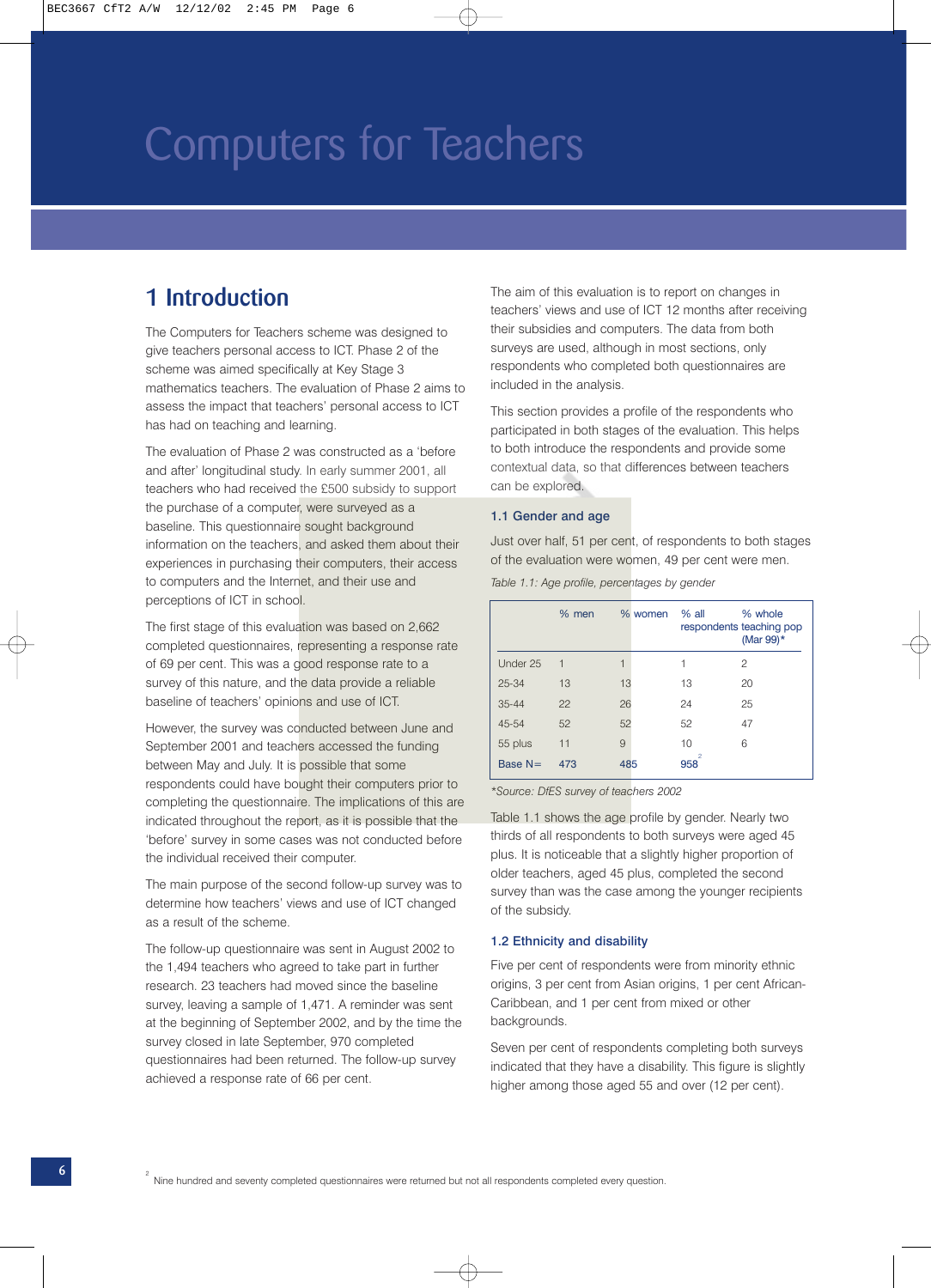### 1.3 Teaching responsibilities

A high 85 per cent of respondents reported that they teach mathematics/statistics. A further 4 per cent said they teach several subjects, 5 per cent said they teach ICT, some as a second subject, and the same percentage again said they teach science. A small number teach a variety of other subjects. In most cases these other subjects are taught in addition to mathematics.

Respondents were asked to report the nature of any additional responsibilities they may have. Approximately four per cent said they had several responsibilities. More than one in ten were headteachers, deputy or assistant heads (12 per cent); more than a third (36 per cent) were heads of department or subject; and 11 per cent were heads of year groups.

Level of responsibility is strongly correlated with gender and age. Table 1.2 shows the percentage of teachers at each level of responsibility who are women and aged 45 and over.

*Table 1.2: Teaching responsibilities, percentages by gender and age group*

|                                     | $\frac{0}{0}$<br>respondents over 44 | % aged | % women |
|-------------------------------------|--------------------------------------|--------|---------|
| Head/deputy head                    | 12                                   | 77     | 31      |
| Head of subject/<br>department/year | 44                                   | 57     | 44      |
| Co-ordinators                       | 30                                   | 60     | 59      |
| Other/various                       | 14                                   | 80     | 46      |
| All respondents Base= 717           |                                      | 64     | 49      |

Female respondents were less likely to be headteachers or depuy heads, 31 per cent compared to 49 per cent of all respondents. There is no discernible difference in level of responsibility by ethnicity.

Reflecting that the scheme was targeted at Key Stage 3 mathematics teachers, nearly all respondents teach at this level (99 per cent)<sup>3</sup>. However, 82 per cent also teach at Key Stage 4; 11 per cent at Key Stage 2; and two per cent at Key Stage 1. There are no differences by age in the proportion of teachers teaching at each key stage, but more men than women respondents teach Key Stage 4, 86 per cent compared to 78 per cent of women.

3

Eight out of ten teachers who completed the follow-up questionnaire were still teaching in the same school. Most of the rest were teaching in a different school (17 per cent), with one per cent retired, and one per cent taking a career break.

*PHOTO REDACTED DUE TO THIRD PARTY RIGHTS OR OTHER LEGAL ISSUES*

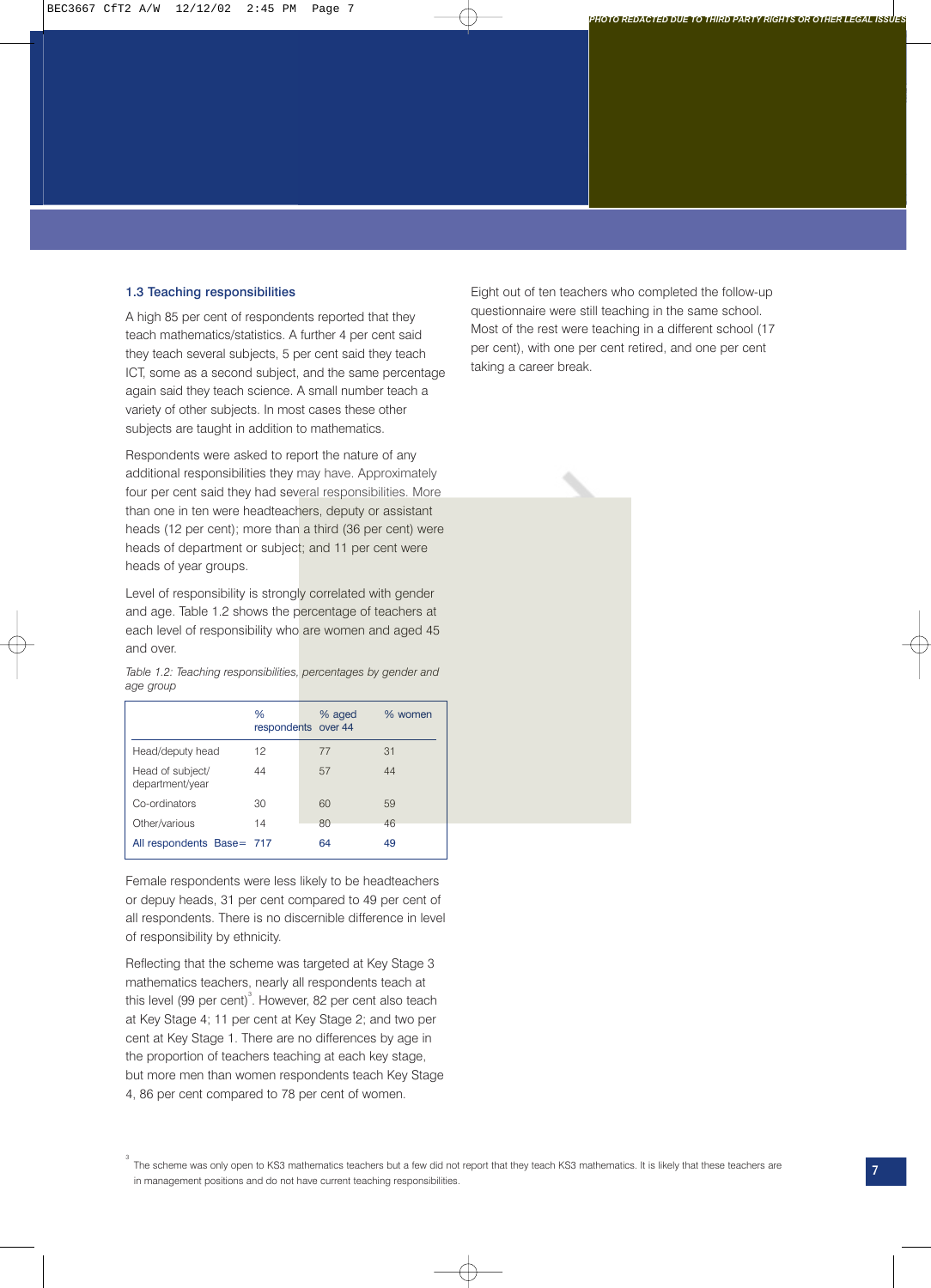### **2 Buying the computer**

In the first stage of the evaluation, respondents were asked to give information about the type of computer they bought, where they bought it from, and their views as to the quality of service provided. It should be noted that some respondents had already received their computers at the time they completed the questionnaire.

### 2.1 Type of computer

Three quarters (74 per cent) of all respondents bought a desktop, and almost all the rest bought a laptop or portable computer. Three individuals indicated that they bought both a laptop and a desktop. Men were no more or less likely to buy a laptop or desktop than women, and there were also no differences by age group. In the baseline survey, more than nine out of ten (92 per cent) respondents had an Internet connection at home.



### 2.2 Printer

More than half the teachers (55 per cent) completing the survey bought a printer with their computer. Teachers aged under 25 were more likely to have bought a printer with their subsidy (70 per cent).

#### 2.3 Suppliers and service

Under the scheme, teachers could purchase equipment from any one of fourteen suppliers. Five of these suppliers accounted for 84 per cent of purchases. A wider range of suppliers was used to buy desktops than was the case among teachers buying laptops, where one supplier accounted for 44 per cent of the market.

*'I felt this year's scheme was better than the last phase as there seemed to be more choice of*

*supplier and ability to shop around. However, I feel we should be able to buy from any supplier. The supplier I ended up using was not very responsive.'*

Views of service levels were generally very positive in cases where teachers had made use of the support service. It should be noted that responses to this question were given at an early stage in the scheme and respondents would not have all used the full range of services. Figure 2.2 shows the responses in terms of service satisfaction. More than four fifths of respondents (81 per cent) felt that the advice they were given when buying their computer and peripherals was 'good' or 'very good' with just three per cent reporting it as 'poor' or 'very poor'.



Nearly two thirds of teachers (64 per cent) who had received their computers reported the delivery and installation as 'good' or 'very good'. However, 12 per cent said they thought it was 'poor' or 'very poor'. Satisfaction levels are similarly positive among those who had used after sales services, 64 per cent saying it was 'good' or 'very good'. However, less than half the respondents had made use of after sales support at the time of the survey.

At the time of the follow-up survey there were some criticisms of certain suppliers in terms of the after sales support, and in a few cases, respondents had never been able to resolve the difficulties. The following comment highlights how supplier problems have **8** reduced the impact of ICT for this teacher: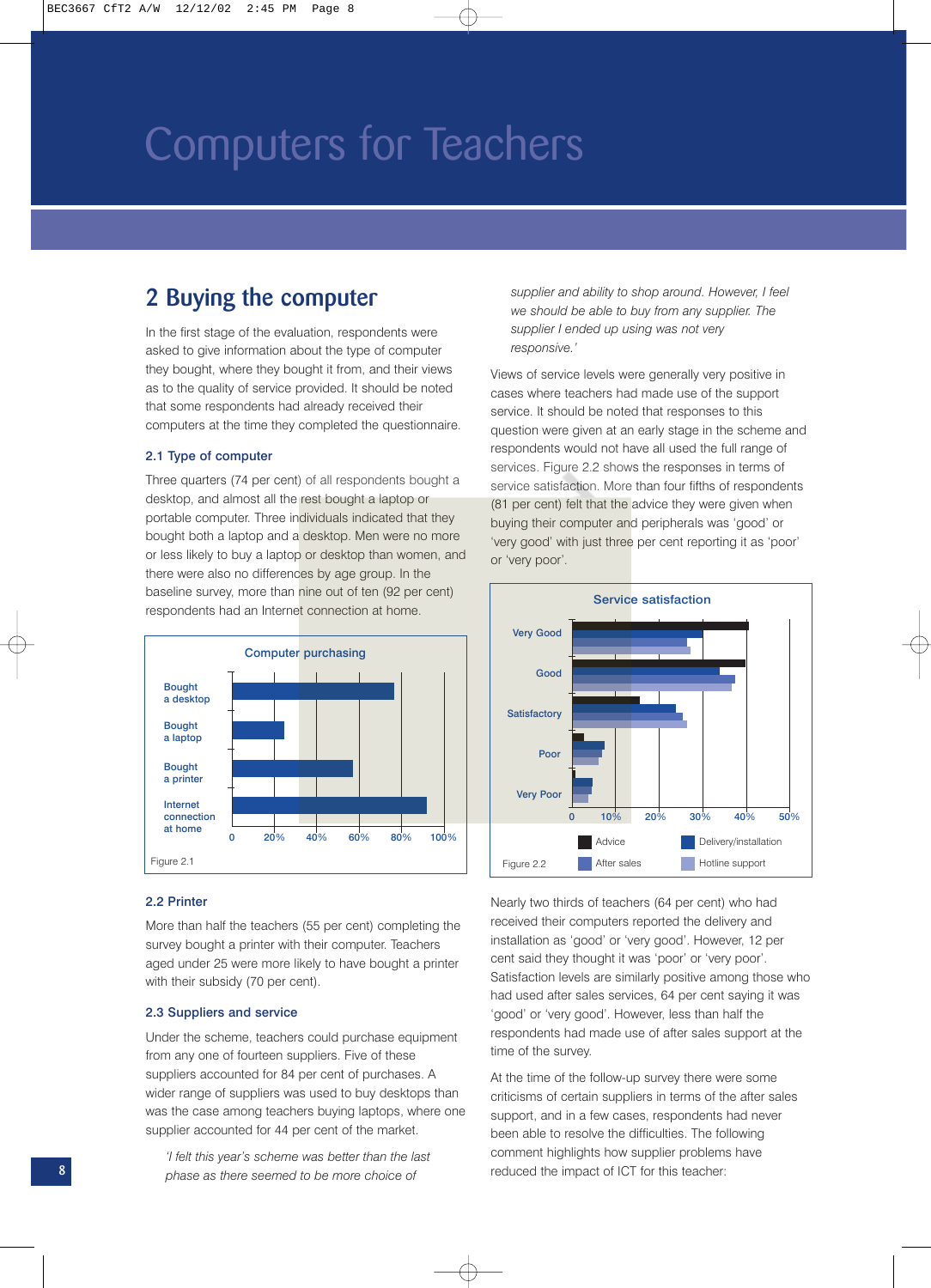*'Benefits of ICT still lie in the future for me. I cannot afford wasted time on things which go wrong. I don't have much time to develop a real expertise let alone lots of time spent on time-consuming problems with [company x].'* 

It is worth noting that there are major differences between suppliers in the quality of service provided.

### 2.4 Reasons for buying a computer

Teachers participating in the scheme see a variety of potential benefits in their having a computer. 'To help in preparing teaching materials' (92 per cent); 'to undertake administrative tasks' (86 per cent); 'to access the Internet at work' (85 per cent), were the three most frequently cited reasons for obtaining a computer. More than three quarters of all respondents highlighted all the reasons offered apart from buying it for family use, which 44 per cent indicated as a reason.



Figure 2.3 presents the summary data, showing the proportion of teachers who ticked each reason and the proportion who gave it as a main reason. As one teacher commented:

### *'Excellent – it encourages planning in teaching to incorporate ICT.'*

One in ten teachers gave other reasons for buying their computers, of whom 43 per cent cited the need to improve or upgrade an existing machine. Just over one in six respondents (16 per cent) also mentioned wanting to improve their creativity and the range of tools they

could use in the classroom; 14 per cent mentioned the need for portable access to a computer; 11 per cent mentioned other personal development reasons.

*PHOTO REDACTED DUE TO THIRD PARTY RIGHTS OR OTHER LEGAL ISSUES*

*'This scheme encouraged me to replace my old Mac with a PC so that I was compatible with the machines at school and could do more work at home because the systems will be compatible. This will allow me to implement various assessment and appraisal schemes for the students, which we have been wanting to do for some time.'*

There are some differences in teacher responses. Men were more likely to say they bought a computer to undertake administrative tasks as their main reason for purchase (25 per cent compared to 21 per cent of women). More women mentioned preparation of teaching materials as their main motivator (30 per cent compared to 24 per cent of men). Much of this difference can be explained by the fact that more men in the survey were working in management positions, such as head or deputy, than women who were more likely to be working in more mainstream teaching positions.

Age, however, is the key variable influencing the reasons teachers give for buying a computer. Improving their ability in using a computer is a much more important factor for older teachers, 39 per cent of those aged over 54 giving this as their main reason, compared to 9 per cent of teachers aged under 25. Conversely, younger teachers were more likely to say that the main reason they bought their computer was to assist in preparing teaching materials, 56 per cent of those aged under 25, compared to 19 per cent of those aged over 54. This is probably partly connected with levels of teaching commitment against management responsibility, and partly to do with the wealth of other teaching materials older respondents may have accrued during their careers.

#### 2.5 Computer and Internet access

Teachers were asked in both surveys about the access they have to a computer and the Internet at home and at work. It needs reiterating here that many teachers may have received their computers before the first survey, so findings here do not necessarily reflect the full impact of the scheme.

The scheme has resulted in many more teachers having sole access to a computer at home and at work. **<sup>9</sup>**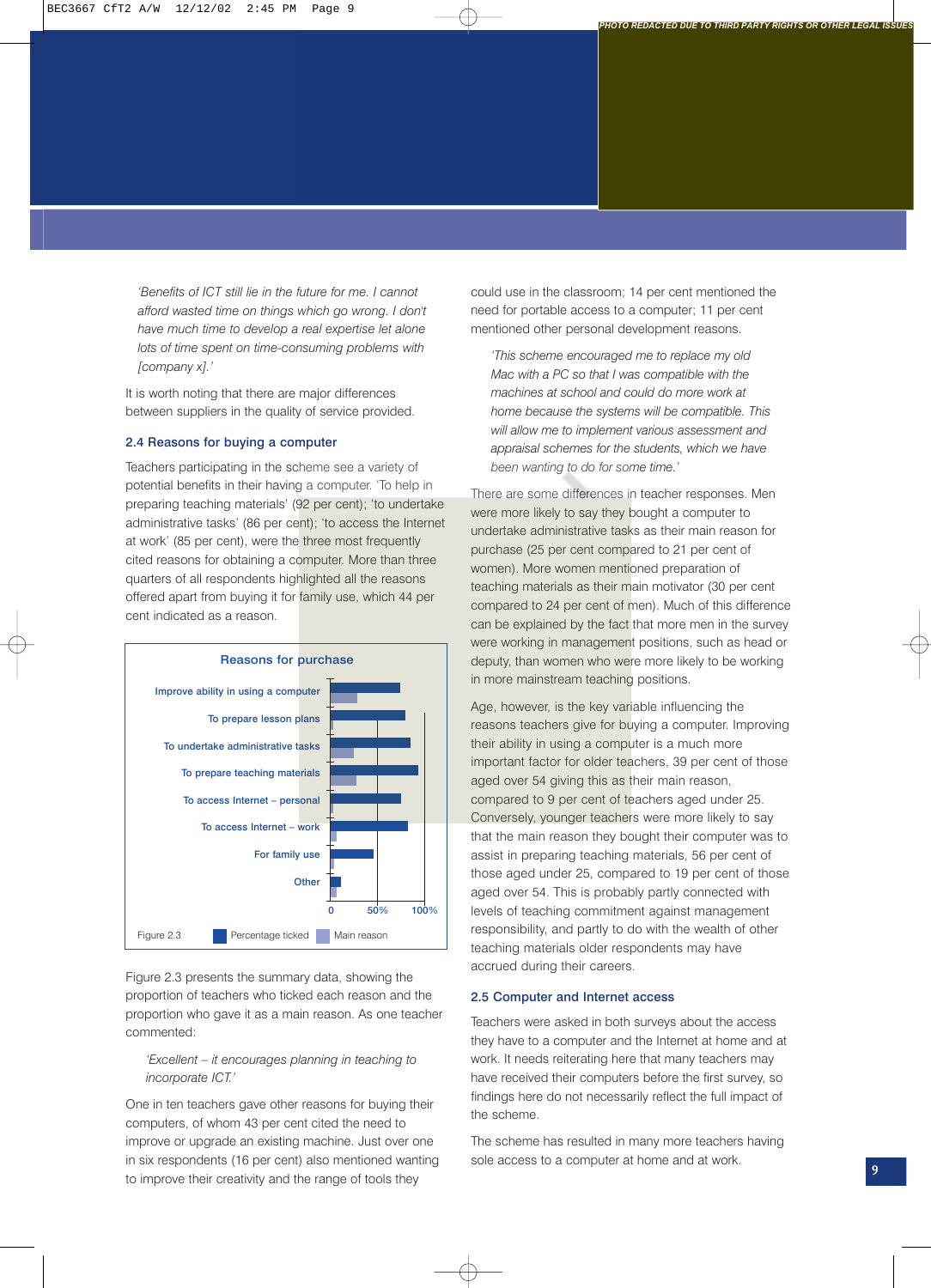Just over nine out of ten teachers completing the first questionnaire (91 per cent), reported that they had access to a computer at home, 40 per cent had sole access and 51 per cent shared access at the time of the survey. However, the second survey found 99 per cent had access to a computer at home, with 57 per cent reporting sole access. This represents a large increase in the proportion of teachers having sole access to a computer at home.



In addition, teachers who bought laptops are much more likely to report having sole access to their computer at home than those who bought desktops, 74 per cent compared to 51 per cent.

At work, all, except 0.2 per cent, reported in the first survey that they had access to a computer, of whom 20 per cent had sole access. In the second survey, 30 per cent reported that they have sole access to a computer at work (Figure 2.4). It is worth noting that those teachers who were teaching in a different school at the time of the follow-up survey were less likely to say they have sole access to a computer than those who were still teaching at the same school. Again, those with laptops were much more likely to have sole access to their computer at work, 37 per cent compared to 27 per cent of those who bought desktops.

Also, at the time of the baseline survey, more men than women had sole access to a computer at home, 45 per cent compared to 34 per cent of women. At the time of the follow-up survey, the reverse was true, 59 per cent of women compared to 54 per cent of men. This suggests that in terms of access to ICT at home, the scheme has had more impact on women than men.

Younger teachers seem to benefit greatly from the scheme. One in four of those aged under 25, and 16 per cent of those aged 25 to 34, reported that they had no access at the time of the first survey. After the scheme, all had access to a computer and most, two thirds, had sole access.

Four out of five teachers (84 per cent) said they had access to the Internet at home in the first survey, and this figure rose to 97 per cent in the second survey. Only three per cent of respondents said they had no access to the Internet at work; this figure remained unchanged in the second survey.

Teachers who had no access to a computer prior to the scheme were much more likely to say that they wanted to improve their ability in using a computer as a reason for buying the machine. Of those who had no access at home, 43 per cent gave this as a main reason, compared to 24 per cent with sole access to a computer at home, and 29 per cent with shared access.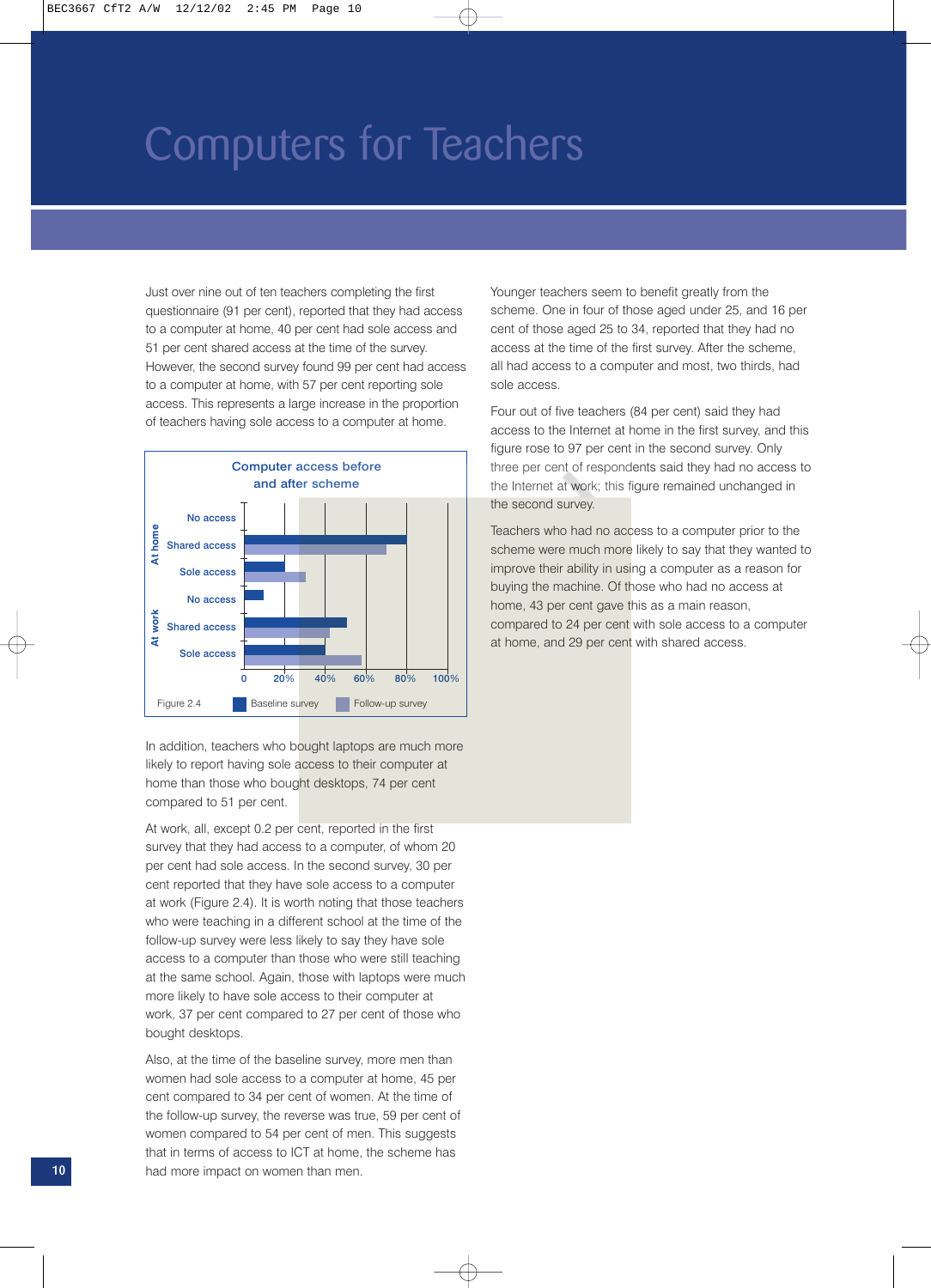### **3 Computer usage and potential**

At the time of the first survey, 69 per cent of respondents said they used ICT weekly or daily in teaching, and 89 per cent said they used it as frequently for administration. After 12 months with their computers, a slightly higher proportion of teachers used their computers for teaching purposes daily or weekly (72 per cent). However, many more were using their computers daily for administration purposes, up from 57 per cent to 65 per cent (Figure 3.1).



Men use ICT more frequently for administration purposes than women, 71 per cent using it daily, compared to 59 per cent of women at the time of the follow-up survey. However, both these figures had increased from the time of the baseline survey.

Also, the more frequently teachers reported using ICT for administration, the more likely they were to cite 'undertaking administrative tasks' as a main reason for buying the computer.

Two thirds of respondents (66 per cent) thought that the potential of ICT in the teaching and learning process was 'high' at the time of the baseline survey. This figure actually decreased marginally to 64 per cent in the follow-up. However, just one per cent think that ICT has only 'low' potential (Figure 3.2). Again, the more frequently teachers use ICT, either in teaching or administration, the higher they believe the potential to be. For example, 88 per cent of teachers who use ICT daily

in teaching see the potential as 'high', compared to 35 per cent of those that never use ICT in teaching. These views were more or less unchanged between surveys.

*PHOTO REDACTED DUE TO THIRD PARTY RIGHTS OR OTHER LEGAL ISSUES*



Many of the comments from teachers were positive regarding the potential and impact of access to ICT on quality of teaching materials and the students' experience of the subject:

*'The potential for teaching and learning is high. All teachers need daily access at work and home to a computer. The computer will become the teacher's main teaching aid/tool – do doctors buy their own medical instruments?'*

*'It will greatly enhance my teaching of mathematics and enable me to provide very high quality materials/worksheets/homework for my students.'*

However, one respondent commented:

*'We still have a long way to go to ensure the majority of teachers utilise the potential of ICT, effectively and regularly in the classroom.'*

Teachers who have sole access to a computer at work are more likely to see the potential of ICT as 'high', 74 per cent compared to 60 per cent with shared access. This suggests that it is important for teachers to have sole access to a computer if they are to make the most of the resource.

From the baseline survey, teachers who wanted to improve their own ability in using computers, or to access the Internet for personal use as their main reason for purchase, were less likely to identify the potential of ICT in the teaching and learning process as 'high'. However, more than two thirds of teachers who identified work-related **11**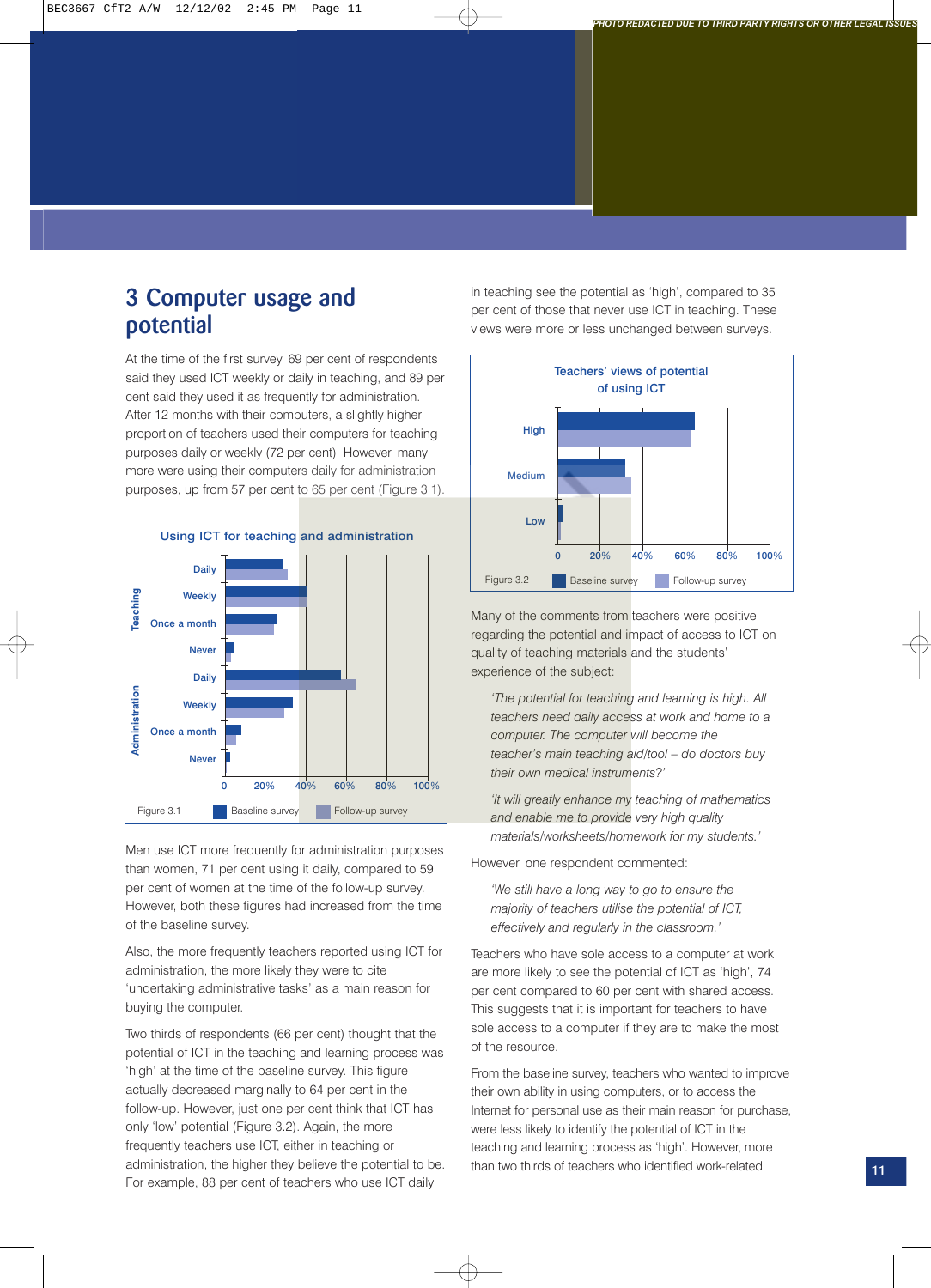reasons for their computer purchase see 'high' potential in ICT. This said, a comment from one respondent emphasises a concern in realising full potential:

*'To realise the potential of ICT, specialist software should be provided free of charge if needed for preparation of work at home when intended for school use. Particularly relevant for subjects such as maths.'*



</u>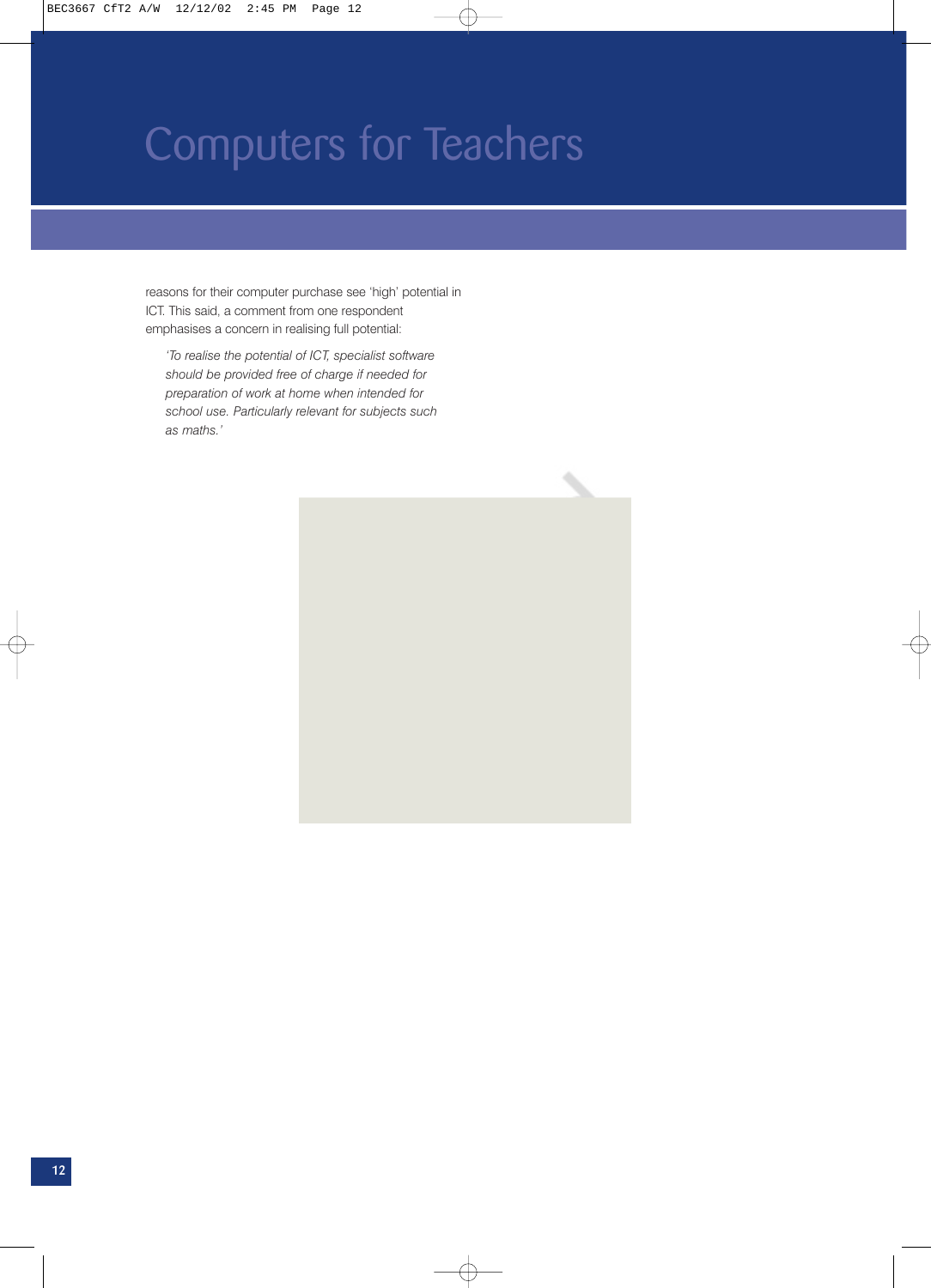### **4 ICT competence**

Teachers' confidence and self-reported ability had improved greatly in some areas of ICT use and application in the 12 months since the baseline survey. In the baseline survey, word processing was the only one of 15 ICT applications in which more than half the teachers surveyed considered themselves 'experienced users'. In the followup survey, more than half the respondents considered themselves 'experienced users' in eight ICT applications.

The largest increases in confidence and ability seemed to be in using the Internet and email. For example, the baseline survey found that 45 per cent of teachers said they were experienced in connecting to the Internet and finding relevant web sites. In the follow-up, 74 per cent and 71 per cent respectively said they were experienced in these aspects of ICT (Figure 4.1).

It seems that key developments for teachers in gaining access to computers are in allowing improved communication through email, although professional use of email does not seem to have grown as much as personal use, and better access to resources on the Internet. For example:

*'[Using the Internet] has enabled me to prepare more exciting lessons and to check web sites before using them or recommending them.'*

However, increased confidence levels were reported from a wide range of teachers.

*'For teachers who were less confident with their own skills with computers I feel the scheme has had a dramatic effect on increasing confidence. Providing teachers with laptops had tripled the use of ICT within lessons….'*

It also worth highlighting that teachers who bought laptops exhibited higher levels of confidence and experience in most packages than was the case among teachers who bought desktops. This was especially the case in the use of presentation packages, where 33 per cent of those with laptops considered themselves experienced users, compared to 21 per cent of teachers with desktops.

The baseline survey revealed that men were much more likely to report that they are 'experienced users' of all the ICT packages and applications listed. Over the course of the 12 months between surveys, this gap between male

and female respondents widened. For example, in the baseline survey, 57 per cent of male teachers said they were experienced users in spreadsheets, compared to 37 per cent of women. But in the follow-up survey, the percentages rose to 70 per cent for men but only 45 per cent for female teachers. The differences between men and women are greatest in the use of spreadsheets.

Similar differences, although not as marked, are also apparent between teachers in relation to their age, with those aged under 35 more likely to report they are experienced users of most of the packages and ICT resources, than those aged 45 plus.

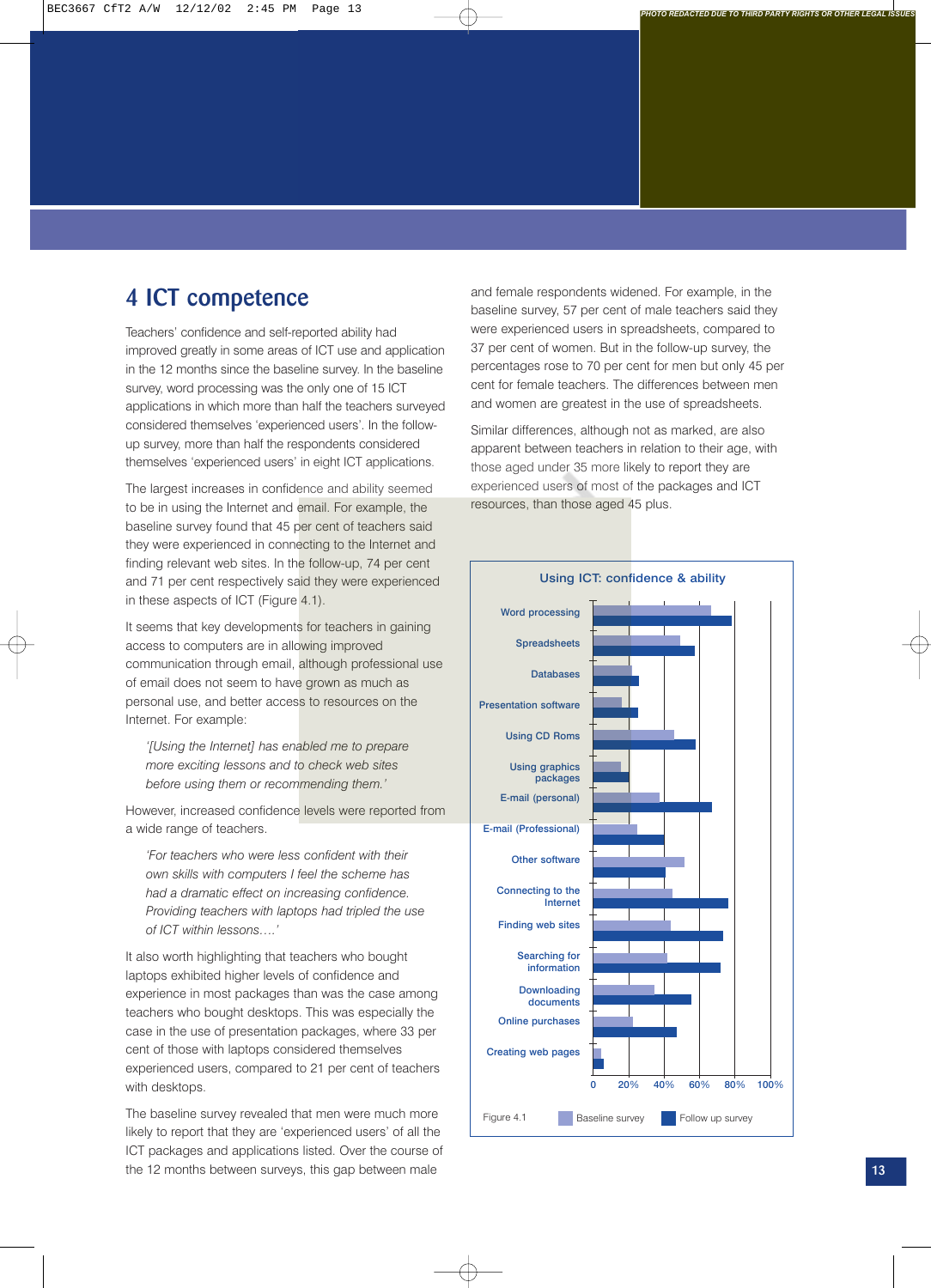### **5 ICT training**

In each of the two surveys, teachers were asked to indicate both the training they had undertaken and the training they were planning to undertake.



At the time of the baseline survey, nearly all teachers had undertaken, or were planning to undertake, at least some ICT-related training. New Opportunities Fund (NOF) ICT training was the most often cited, 61 per cent having already undertaken it and 31 per cent planning to undertake it. Just over four out of ten (42 per cent) respondents had undergone in-house school-based training, and a further nine per cent planned to in the near future (Figure 5.1).

The baseline survey showed there to be little difference between men and women in their access to, or involvement in, training. However, the youngest age group, under 25, were less likely to have either undertaken or planned NOF or school-based ICT training in the baseline survey. This was largely because newly qualified teachers have completed ICT training as part of their initial teacher training.



By the time of the follow-up survey, a few other training suppliers had been used by some respondents. More than eight out of ten teachers had completed NOF training, and a further eight per cent were still planning to complete NOF training. But, by the time of the follow-up survey, just over half, 53 per cent, had also undertaken in-house school-based training. Approximately one third, 31 per cent, had completed individual training/coaching, and 16 per cent had used commercially provided training (Figure 5.2).

A number of teachers, at least five per cent of all open responses, commented on the NOF training, often in a negative light:

*'I thought the NOF training was poor – CLAIT was much more useful.'*

### *'Support from NOF training has been poor – I'm still learning.'*

These are descriptive accounts, and it was not possible to tell from the questionnaire or open data whether or not these comments relate to levels of experience. It may be the case that the NOF training was not seen as appropriate for more experienced computer users, but **14** Was better for novices.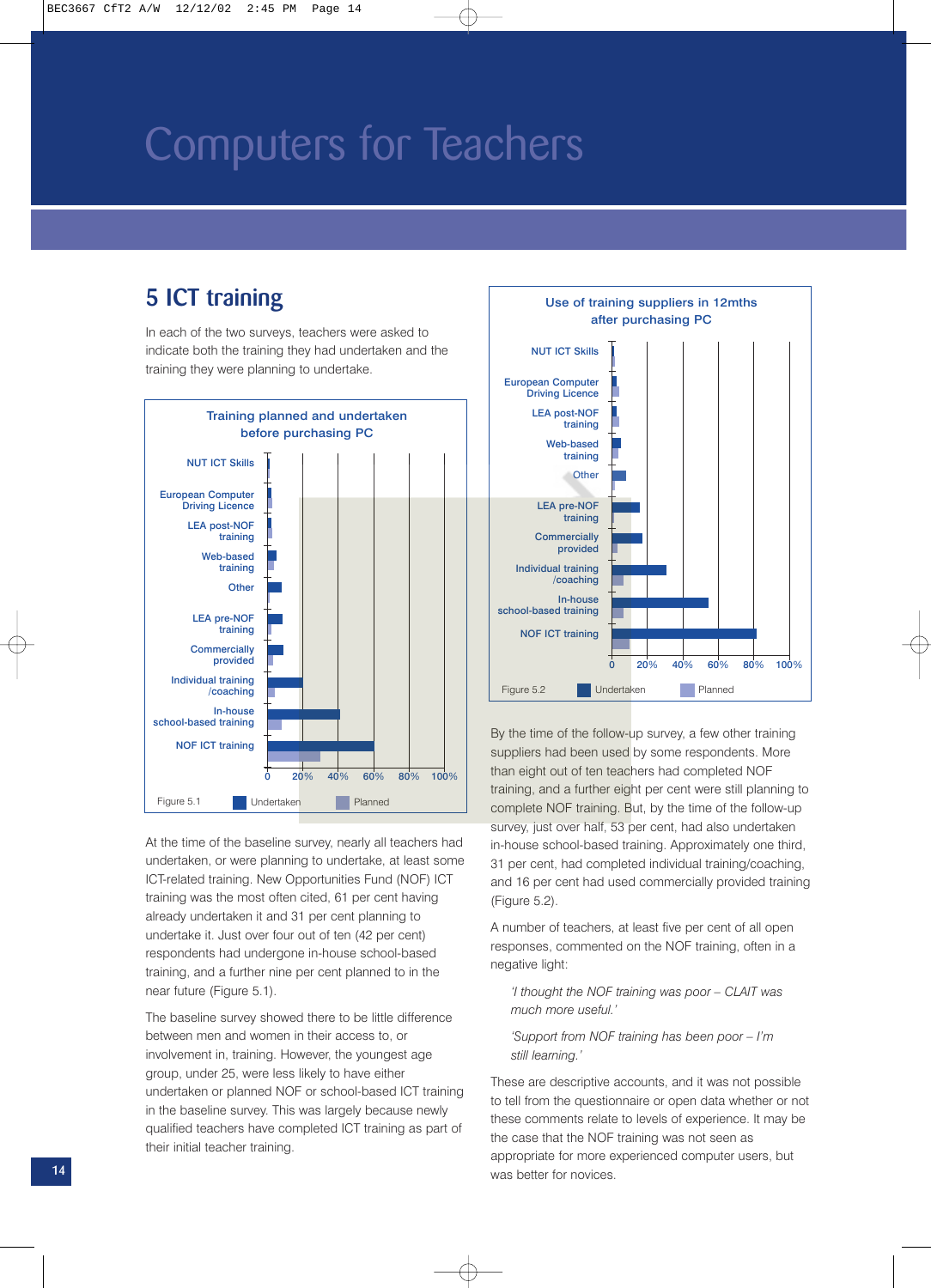There were some positive comments:

*'The NOF training helped to improve my basic knowledge of the computer in my work.'* 

However, this teacher did go on to say:

*'I tried to attend weekly sessions of NOF training but the tutor was not always available to assist.'*

Another common problem seemed to be in accessing training, and several teachers commented on the need to have more in-house/on-the-job training. For example:

*'Although my own personal training and use has improved tremendously there is still very limited access for teaching and learning in school.'*

*'Good in house-training and I learnt a lot from colleagues but found the NOF training very, very disappointing.'*

Æ

*PHOTO REDACTED DUE TO THIRD PARTY RIGHTS OR OTHER LEGAL ISSUES*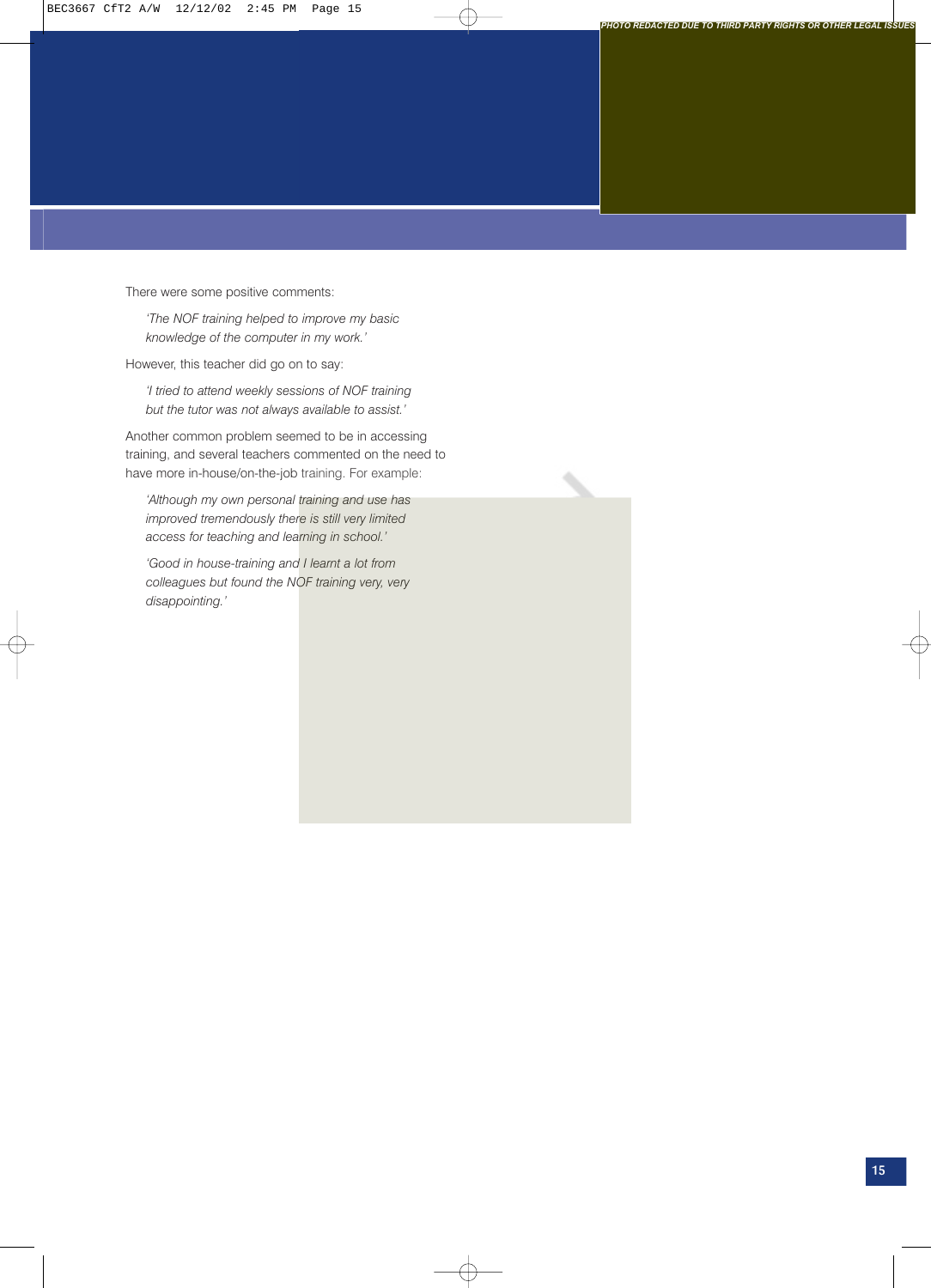### **6 Impact of ownership**

In the follow-up survey, teachers were asked for their perceptions of the degree to which they feel personal access to a computer has both increased their confidence to use ICT in teaching and learning, and aided their productivity as a teacher. Respondents were also asked to indicate the extent to which they perceive an impact on pupils, and to consider the implications for their workload.

#### 6.1 Impact on teaching and learning

The findings demonstrate a strong belief among teachers that personal access to a computer has impacted on both teaching and learning. Almost half, 45 per cent, indicated that access to a PC had increased their confidence with ICT to a 'substantial extent', and a further 41 per cent said that it had increased their confidence 'quite substantially'. There is no difference by gender or age in respondents' views of the impact of owning a PC on their teaching.



In terms of the impact of PC ownership on teacher productivity, 37 per cent of teachers felt that their productivity had been aided to a 'substantial extent', and 43 per cent thought it had been aided 'quite substantially' (Figure 6.1). As with impact on confidence, there is no difference by gender and age.

Teachers commented about how access to a computer had aided their teaching and personal development.

*'I feel the CfT scheme was good and got ICT into the way teachers plan and prepare lessons… it has helped me to increase my confidence and skill level in ICT both in administration and teaching.'*

*'It is the only way forward – when teachers are confident users of ICT they will feel confident using it with their students.'*

*'Excellent scheme – steep uphill increase in my personal skills and desire to use these skills in the classroom – very impressed.'*

*'Very good – this scheme has helped me to develop my skills and develop the following: school web site, extra funding from the central bureau for education and international linking also in mathematics in KS3 and implementing numeracy strategy.'*



Teachers were also asked for their views on how their personal ownership of a computer had impacted on their pupils. Again respondents were very positive. More than half of all respondents, 56 per cent, felt there was either a 'substantial' or 'quite substantial' impact on pupil motivation and use of ICT in their schoolwork. Only 46 per cent were convinced, though, that it had impacted substantially upon pupil attainment (Figure 6.2).

Teachers' comments reflected the positive nature of these quantitative results:

*'I have benefited hugely and therefore so have my pupils.'*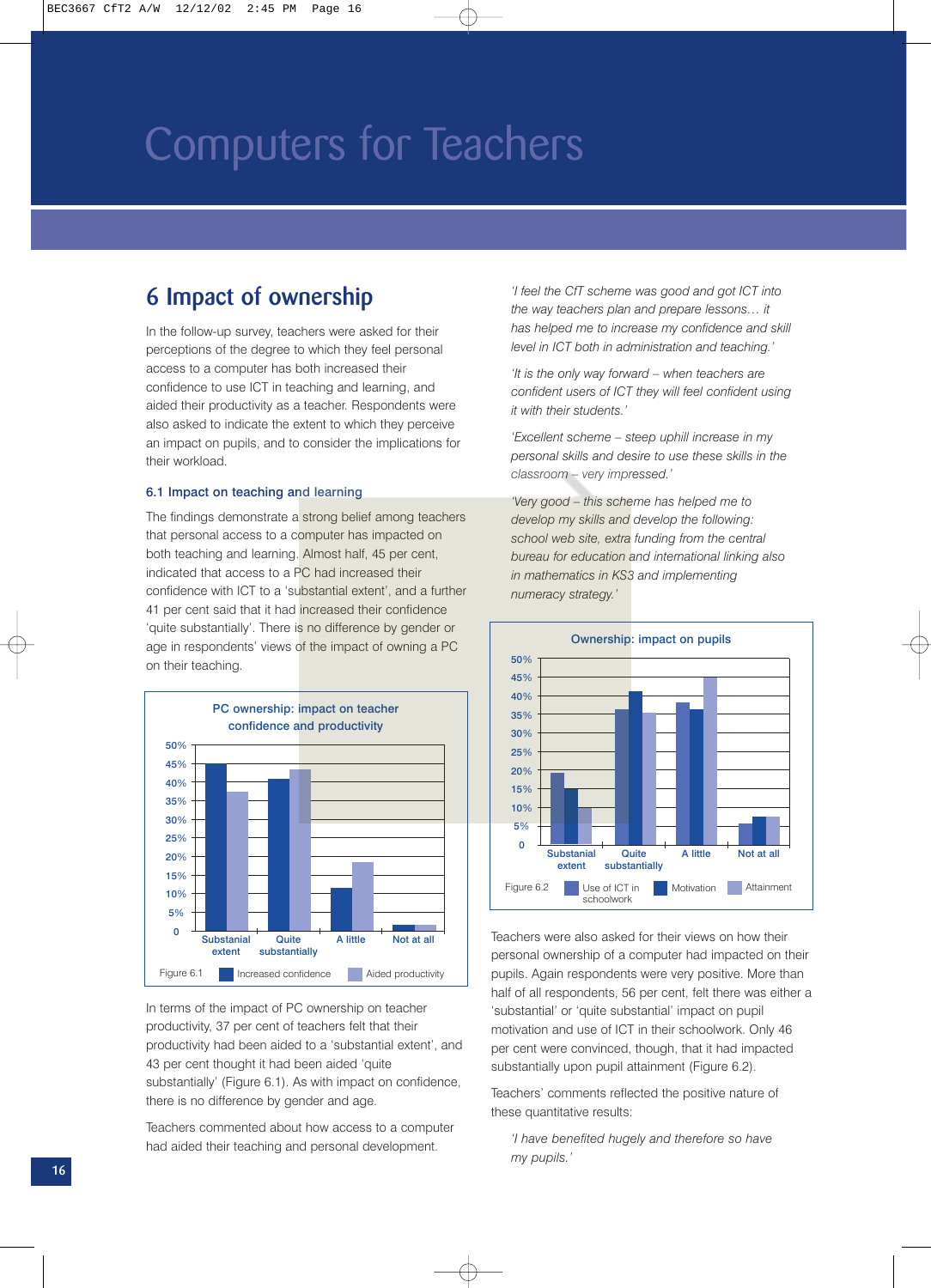*'Great scheme – not only helped me but also the rest of my family. I work with SEN pupils and we have all been greatly motivated – it is very important in SEN as any pupil can perform and present work at the same level as more able pupils.'*

Some teachers commented that they were not sure, as yet, the degree to which their ownership of a computer had impacted on pupils. For example;

*'I think the use of computers for admin/lesson preparation is very useful… [but] I have concerns that the use of ICT in the classroom does not necessarily raise pupil motivation and can in some cases lower it.'*

### 6.2 Impact on workload

Most teachers feel that their ownership of a computer has reduced their workload in staff management (58 per cent agree), and in supporting learning (76 per cent agree). However, most do not think it has reduced workload in relation to pupil contact, and in terms of planning there is a mixed picture; 43 per cent think it has reduced workload while 31 per cent think it has not (Figure 6.3).

and had made certain tasks more straightforward, it had also raised expectations as to what is possible with ICT. In some cases it seemed new demands were being placed on teachers, especially in relation to administration.

*PHOTO REDACTED DUE TO THIRD PARTY RIGHTS OR OTHER LEGAL ISSUES*

*'Computers do not reduce workload they provide different opportunities and possibilities – teaching in some areas is made easier and record keeping is perhaps made easier though the tendency is to keep more records than in the past.'* 

*'Pressure from senior management to increasingly use ICT in administration has increased my workload.'*

*'Computers do not reduce workloads; more is expected because computers open up new avenues and if anything the workload increases as you do more/better work.'*



In commenting on issues of workload there appeared to be less unanimity, with many teachers indicating that, although their computer had helped improve their work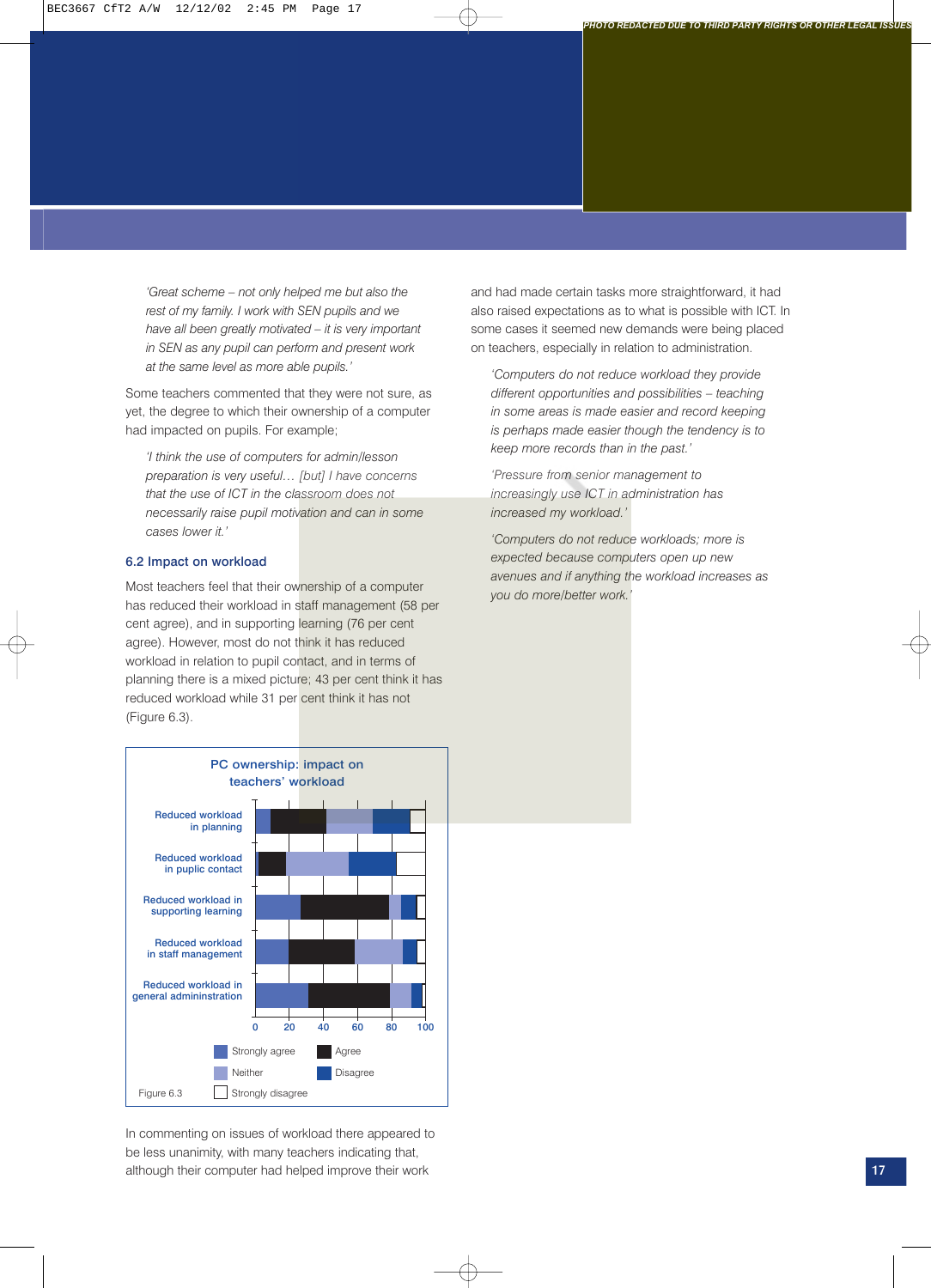### **7 Teachers' attitudes to the scheme**

The results provide strong evidence of the benefits and the potential of giving teachers access to ICT.

In their open comments on the scheme teachers were generally positive about it and its impact on their work. Approximately 50% gave a positive comment in both surveys. In the baseline survey the following comments were made:

*'The scheme gave me the opportunity to buy a computer 6-12 months earlier than without the subsidy.'*

*'Great idea. I hate computers because I am ignorant of them and would not have bought one without this incentive. Now I hope to overcome my trepidation by familiarising myself at leisure at home and become an effective user of ICT at school.'*

*'It gave me the push to actually find the time and money to upgrade my computer.'*

*'It enables teachers to purchase a necessary piece of equipment at an affordable price and should help improve the quality of teaching and materials.'*

In examining the comments made by teachers more broadly, there were also a number of positive comments relating to the impact of increased access to ICT generally, and the positive effect on their jobs:

*'Having personal access makes it easier to do my job, makes time management better and should help with my admin.'*

*'All teachers need access and any scheme that increases access is to be welcomed – computers are "tools of the trade".'*

*'Only if teachers have access to their own computers will they make significant advances in the use of ICT in the classroom.'*

In both the baseline and follow-up surveys, teachers commented positively about the scheme, and many mentioned its impact both on them as individuals and on their work. However, a number of other important messages were raised by a minority of respondents. These had not been covered by the questionnaires.

### 7.1 Laptops versus desktops

It was clear from a number of comments, approximately 10 per cent of all responses, that there are teachers who feel in hindsight, that a laptop would have been more beneficial to them in their work, and in a number of cases, they regretted the decision to buy a desktop.

The data reveals that teachers who bought laptops are more likely to consider themselves experienced users of most packages, than is the case among those who bought desktops.

Also, a number of comments from teachers highlighted the benefits of being able to keep work in one place, and not have compatibility and file transfer and storage problems between school and home.

*'On reflection I wish now that I had purchased a laptop and I feel strongly that all teachers should be provided with a laptop.'*

*'The laptop means I can work where I want when I want more easily rather than just at home.'*

*'My own laptop has allowed me to keep pupil records; lesson plans and administration in a central place that can be easily updated and is always available. A big improvement on a workstation.'*

Since Computers for Teachers, the DfES aims to address some of these issues through the introduction of the Laptops for Teachers initiative. However, this added to the disappointment for some teachers, who feel that had they waited, they would have benefited more from the scheme.

*'I think it is unfair that teachers who have taken advantage of an early scheme are excluded from future schemes. I would now consider buying a laptop if there was some financial support. Laptops are more useful for teaching and admin.'*

#### 7.2 School issues

Approximately five per cent of responses focused on difficulties in accessing computers in schools. The main issues were time, space and facilities, with some respondents reporting cramped conditions in which to use computers. Those with laptops were more able to access their computers at school and did not suffer the same difficulties in terms of space.

Others said that they found it difficult to find time in school **18** These had not been covered by the questionnaires. The develop their expertise. Some suggested that in-house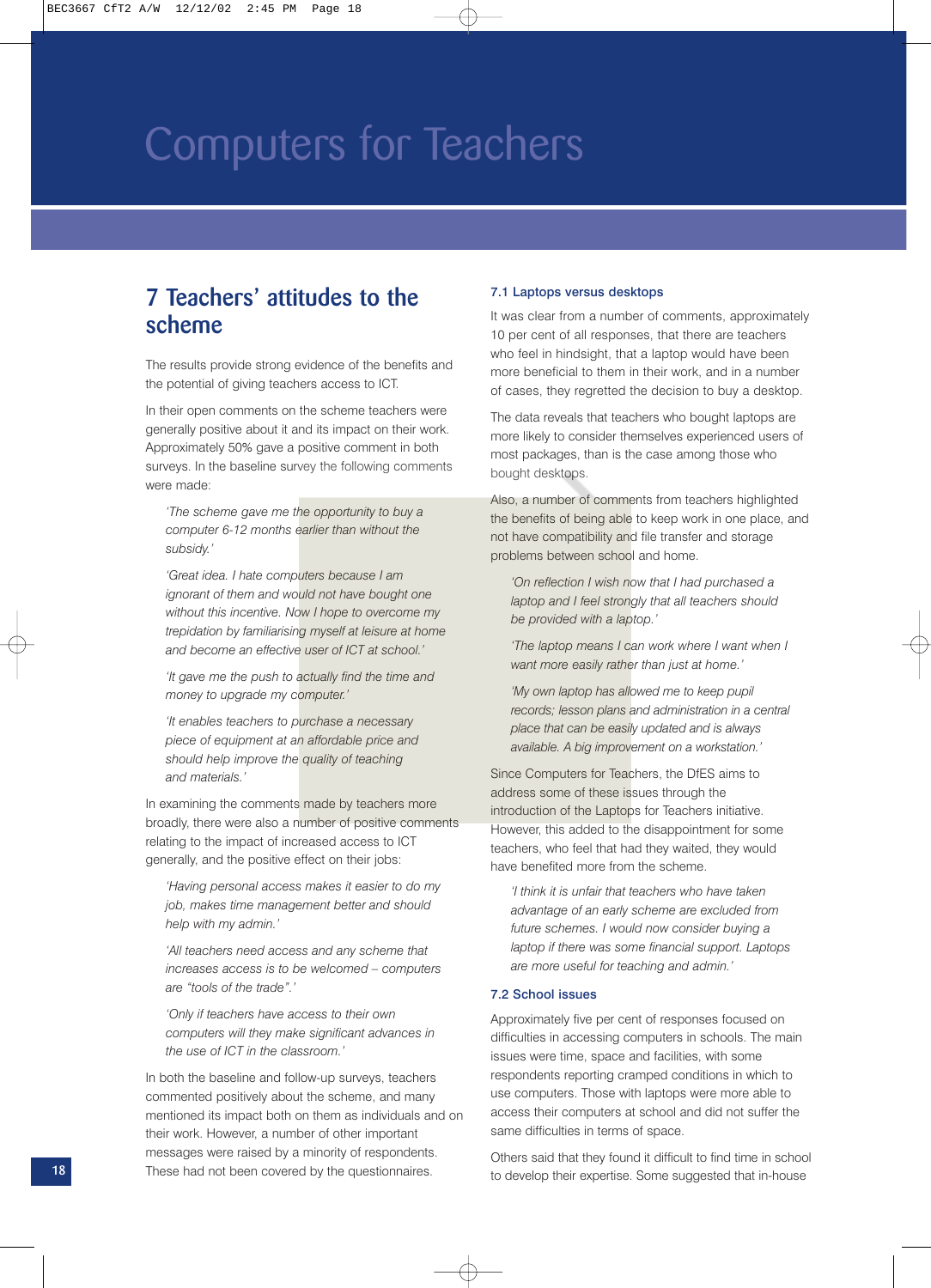training would be very beneficial, and would help ensure that all staff are working to similar levels of expertise.

Additionally, in relation to workload, some were concerned about the growing expectation that teachers will now be working at home 'as a matter of course'. Although this has created much needed flexibility for many, it may also be the case that workloads can increase as expectations of teachers change, with nearly one in ten responses concerning the impact of the computer on their workload.

### 7.3 Access and scheme management

One of the more frequent comments from teachers (one in five) is that the scheme needs to be disseminated to all teachers. A key argument here is that use of ICT in schools will only develop fully when all teachers have access to ICT, and it is the norm rather than the exception.

*'An excellent idea and if it can be linked with every teacher having a laptop so that we can all take compatible work home and back into the classroom it will be even better.'*

A further argument put forward is that:

*'If a computer is considered necessary for the job, computers should be free to all teachers as part of the job with necessary extras like printer and software.'*

Some respondents wanted to see incentives for teachers to purchase and upgrade ICT through tax concessions and more purchasing flexibility to get better deals.

*'Upgrading [the] present system will be a personal problem as I have purchased the equipment. As I regard it as essential to my job then I think if I purchase upgrades/peripherals then perhaps tax allowances can be made.'*

Following on from this, there were a number of concerns about associated costs to teachers, such as peripherals, upgrading and insurance:

*'Computers are only fully useful while we are able to use current software and access the Internet easily – how am I expected to buy my next computer which I will need in a few years time – not to mention all the software that I'm sure to need?'*

*'I appreciated the help towards the cost of my laptop. However in other professions this is basic equipment provided for employees. A problem is*

*security and insurance. I've insured the laptop myself as the school is not responsible.'*

Finally, there were a number of supplier criticisms. Some teachers would like to see more checking of the suppliers to ensure they are delivering agreed outcomes. Others wanted more flexibility in the range of suppliers from whom they could buy computers.

*PHOTO REDACTED DUE TO THIRD PARTY RIGHTS OR OTHER LEGAL ISSUES*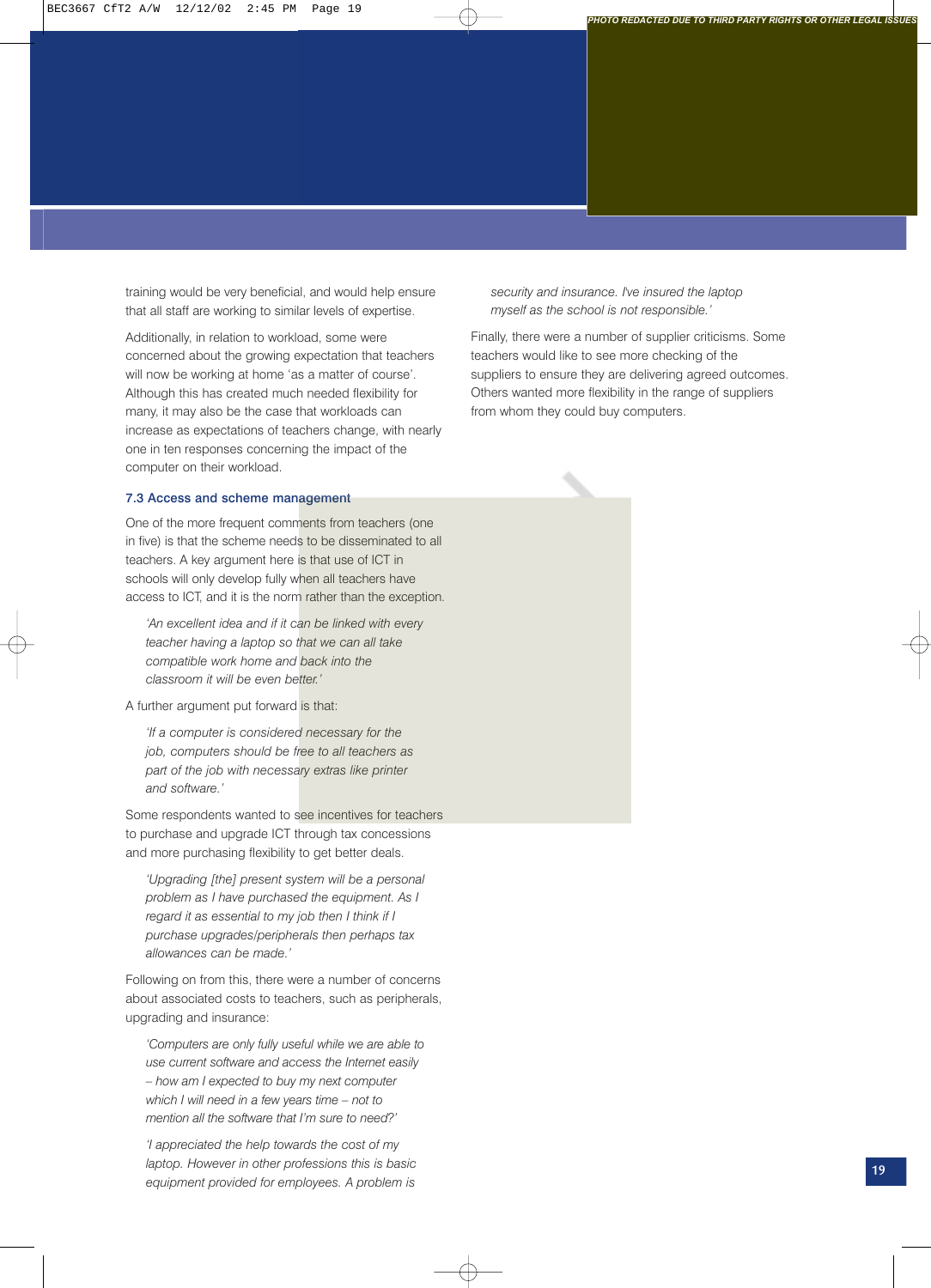### **8 Conclusions**

This report focuses on changes in teachers' use of computers and their views of the potential and application of ICT one year after receiving their computers. The results show that computer and Internet access has increased greatly, and that teachers who have sole access to a computer at work are more likely to see the potential of ICT as high. Reported levels of competence and confidence have improved in the 12 months between the two surveys, with those who bought laptops reporting higher levels of confidence and experience in most packages, compared to those who bought desktops.

In general, the results provide strong evidence of the benefits and the potential of providing teachers with access to ICT. In particular, the findings regarding the benefits of laptops support the policy change by the DfES in launching the Laptops for Teachers initiative. Positive responses to the scheme predominated the qualitative responses, although concerns were raised about the management of future schemes, how computers will be upgraded, and the need for the scheme to be available for all teachers.

€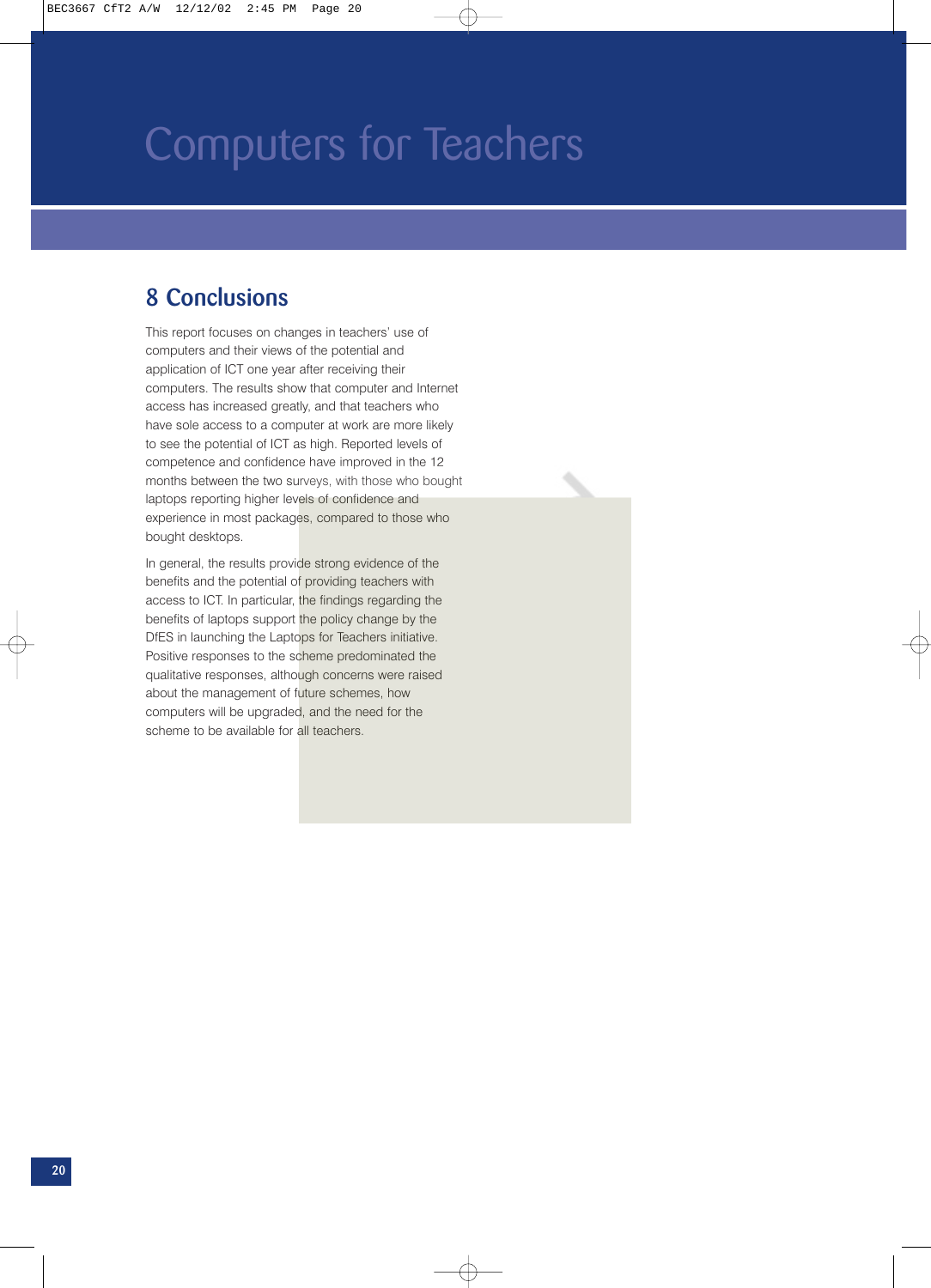### **ICT in Schools Research and Evaluation Series**

The ICT in Schools programme (formerly the NGfL programme) is the Government's key initiative for improving ICT provision in schools, developing a wide range of digital resources for teaching and learning and equipping teachers to be effective users of ICT. The programme underpins the Government's vision for transforming education. Evaluation is being undertaken using a variety of techniques, both qualitative and quantitative, and at both national and local level.

Below you can find a list of the reports published so far in the ICT in Schools Research and Evaluation series, produced by Becta for the Department for Education and Skills (DfES).

All of the reports in this series can be found on the Becta Research web site at:

#### www.becta.org.uk/research/reports

and can be ordered from the DfES publication order line (telephone 0845 60 222 60).

- 1. ImpaCT2 Emerging Findings (DfES/0812/2001, Becta 2001)
- 2. NGfL Pathfinders Preliminary Report on the roll-out of the NGfL Programme in ten Pathfinder LEAs (DfES/0813/2001, Becta 2001)
- 3. Computers for Teachers Evaluation of Phase 1: Survey of Recipients (ISBN 1 84185 656 8, Becta 2001)
- 4. Using ICT to Enhance Home-School Links (ISBN 1 84185 655 X, Becta 2002)
- 5. Young People and ICT (DfES/0250/2002, Becta 2002)
- 6. Total Cost of Ownership (TCO): A Review of the Literature (web site only)
- 7. ImpaCT2 The Impact of Information and Communication Technologies on Pupil Learning and Attainment (DfES/0696/2002, Becta 2002)
- 8. ImpaCT2 Learning at Home and School: Case Studies (DfES/0741/2002, Becta 2002)
- 9. ImpaCT2 Pupils' and Teachers' Perceptions of ICT in Education (DfES/0742/2002, Becta 2002)
- 10. NGfL Pathfinders Second Report on the roll-out of the NGfL Programme in ten Pathfinder LEAs (DfES/0743/2002, Becta 2002)

11. NGfL Pathfinders – Final Report on the roll-out of the NGfL Programme in ten Pathfinder LEAs (DfES/0781/2002, Becta 2003)

*PHOTO REDACTED DUE TO THIRD PARTY RIGHTS OR OTHER LEGAL ISSUES*

12. Young People and ICT – Findings from a survey conducted Autumn 2002 (DfES/0789/2002, Becta 2003)